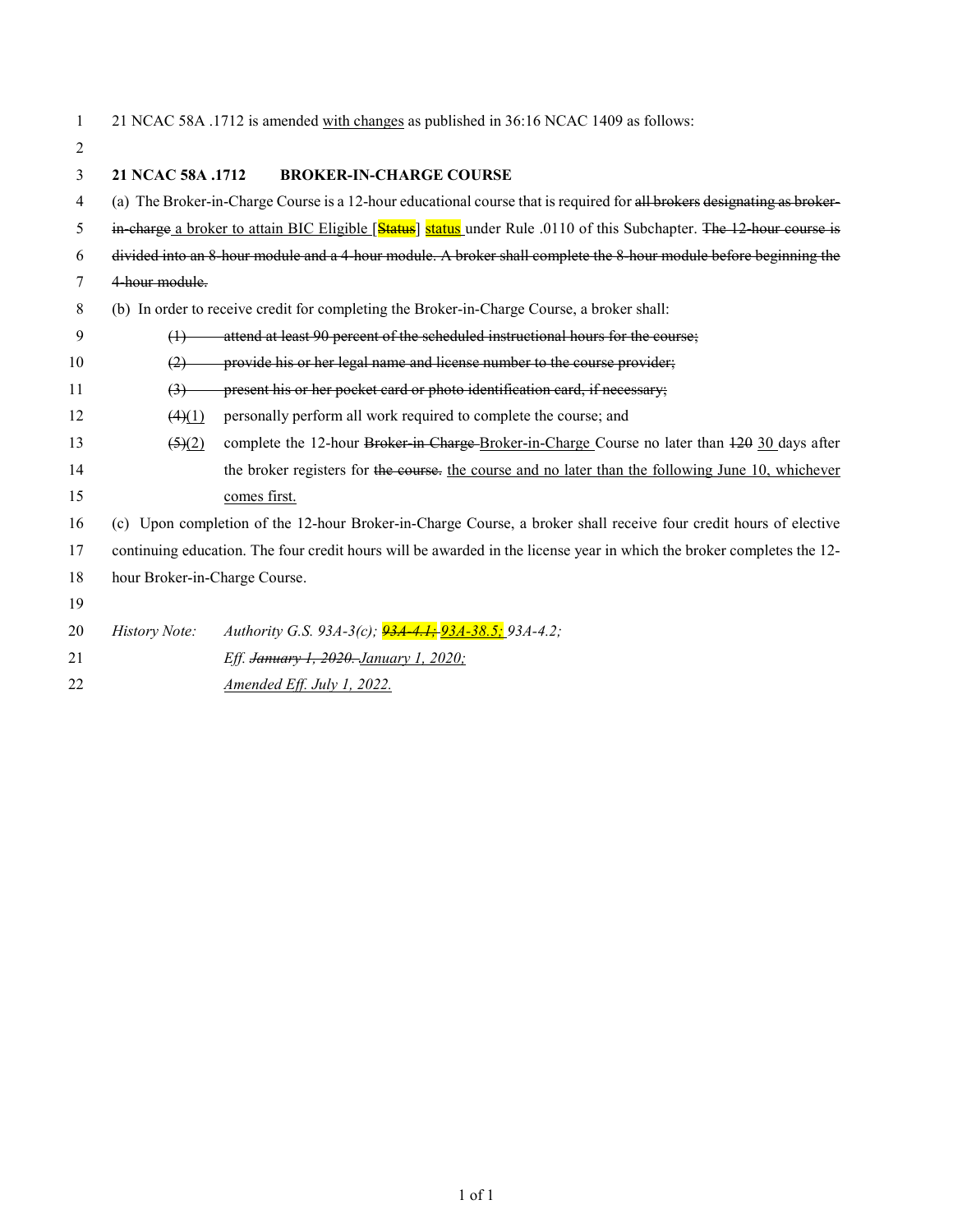| 1  | 21 NCAC 58B .0101 is amended with changes as published in 36:16 NCR 1409 as follows:                                        |  |
|----|-----------------------------------------------------------------------------------------------------------------------------|--|
| 2  |                                                                                                                             |  |
| 3  | <b>SUBCHAPTER 58B - TIME SHARES TIMESHARES</b>                                                                              |  |
| 4  |                                                                                                                             |  |
| 5  | SECTION .0100 - TIME SHARE PROJECT TIMESHARE PROGRAM REGISTRATION                                                           |  |
| 6  |                                                                                                                             |  |
| 7  | <b>APPLICATION FOR REGISTRATION</b><br>21 NCAC 58B .0101                                                                    |  |
| 8  | (a) Every application for time share project registration shall be filed at the Commission's office upon a form             |  |
| 9  | prescribed by the Commission. Every such application shall contain or have appended thereto:                                |  |
| 10 | information concerning the developer's title or right to use the real property on which the project is<br>(1)               |  |
| 11 | located, including a title opinion provided by an independent attorney performed within 30 days                             |  |
| 12 | preceding the date of application;                                                                                          |  |
| 13 | information concerning owners of time shares at the project other than the developer;<br>(2)                                |  |
| 14 | a description of the improvements and amenities located at the project, including a description of<br>$\left(3\right)$      |  |
| 15 | the number and type of time share units;                                                                                    |  |
| 16 | a description of the time share estate to be sold or conveyed to purchasers;<br>(4)                                         |  |
| 17 | information concerning the developer and his or her financial ability to develop the project<br>(5)                         |  |
| 18 | (including the developer's most recent audited financial statement, any loan commitments for                                |  |
| 19 | completion of the proposed time share project, a projected budget for the construction, marketing                           |  |
| 20 | and operation of the time share project until control by purchasers is asserted, and details of any                         |  |
| 21 | source of funding for the time share project other than consumer sales proceeds), and information                           |  |
| 22 | concerning the marketing and managing entities and their relationship to the developer;                                     |  |
| 23 | the developer's name and address, past real estate development experience and such other<br>(6)                             |  |
| 24 | information necessary to determine the moral character of those selling and managing the project;                           |  |
| 25 | copies of all documents to be distributed to time share purchasers at the point of sale or immediately<br>$\leftrightarrow$ |  |
| 26 | thereafter; and                                                                                                             |  |
| 27 | such information as may be required by G.S. 93A 52.                                                                         |  |
| 28 | The form shall also describe the standards for its proper completion and submission.                                        |  |
| 29 | (b) In accordance with G.S. 93A 52, an application for time share registration shall be considered to be properly           |  |
| 30 | completed when it is wholly and accurately filled out and when all required documents are appended to it and appear         |  |
| 31 | to be in compliance with the provisions of the Time Share Act, and, where the project is a condominium, the                 |  |
| 32 | Condominium Act or Unit Ownership Act.                                                                                      |  |
| 33 | (e) An entity which owns time shares at a time share project where there are one or more existing registered developers     |  |
| 34 | may also apply to the Commission for registration of its time shares, provided that the entity does not control a           |  |
| 35 | registered developer, is not controlled by a registered developer, and is not in common control of the project with a       |  |
| 36 | registered developer.                                                                                                       |  |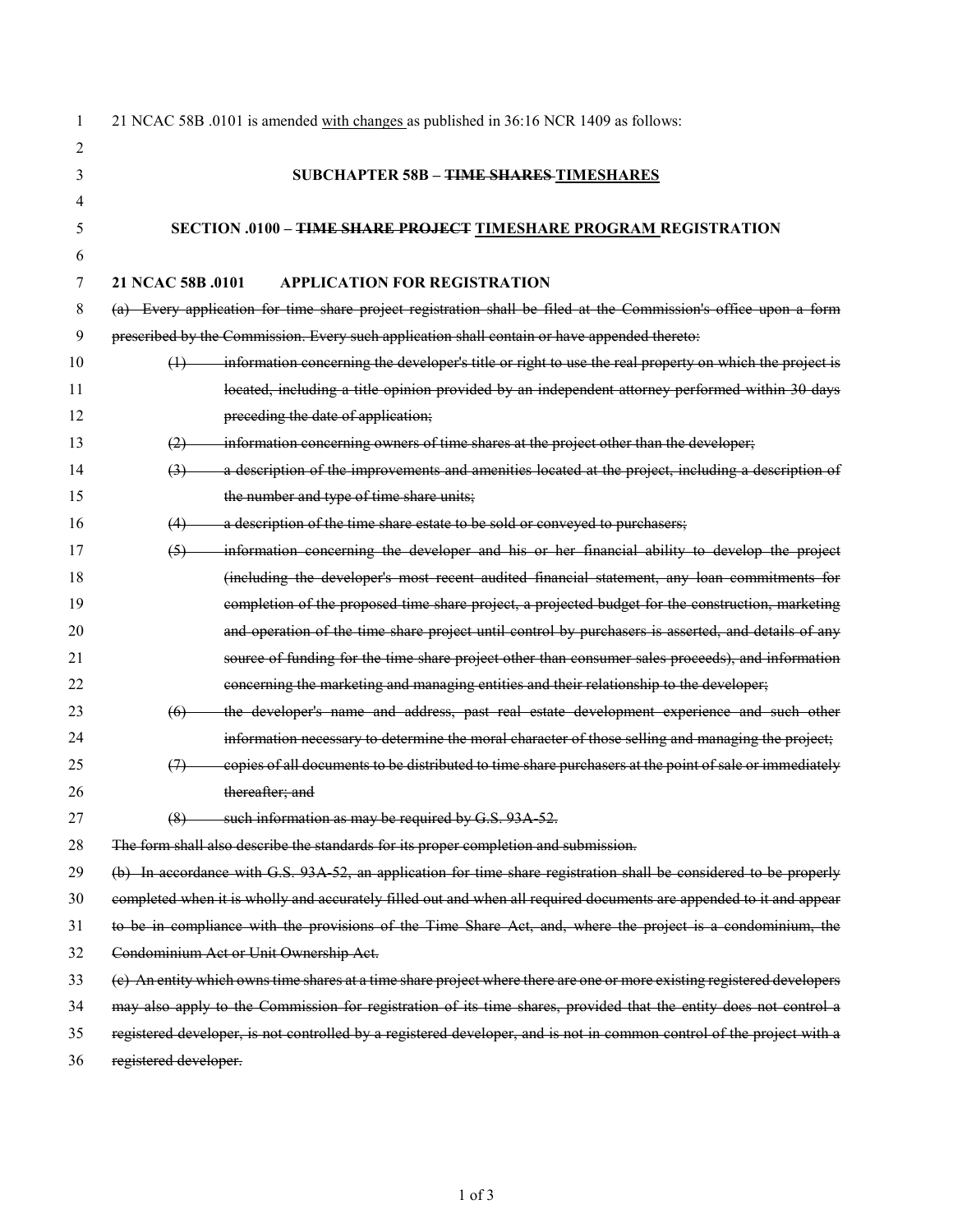| 1  |                              | (a) A timeshare program seeking registration shall apply to the Commission on a form available on the Commission's       |
|----|------------------------------|--------------------------------------------------------------------------------------------------------------------------|
| 2  |                              | website and shall, in addition to the requirements set forth in G.S. 93A-52, set forth:                                  |
| 3  | (1)                          | the timeshare program's physical and mailing address and telephone number;                                               |
| 4  | (2)                          | the developer's name, address, telephone number, email address, type of business structure with                          |
| 5  |                              | supporting documentation, and legal counsel's contact information, if [any, and previous real estate                     |
| 6  |                              | <b>experience;</b> any;                                                                                                  |
| 7  | (3)                          | information concerning the developer's title or right to use the real property on which the project is                   |
| 8  |                              | located, including a title opinion provided by an independent attorney performed within 30 days                          |
| 9  |                              | preceding the date of application;                                                                                       |
| 10 | (4)                          | a description of the timeshare estate to be sold or conveyed to purchasers;                                              |
| 11 | (5)                          | the developer's past real estate development experience and any criminal, bankruptcy, and                                |
| 12 |                              | occupational licensing history;                                                                                          |
| 13 | (6)                          | the developer's financial information including the following:                                                           |
| 14 |                              | (a) an audited financial statement within the previous six months;                                                       |
| 15 |                              | (b) loan commitments for completion of the timeshare program; and                                                        |
| 16 |                              | (c) a projected budget for construction, marketing, and operations of the timeshare program;                             |
| 17 | (7)                          | the Registrar, Program Broker, marketing entity, and managing entity's:                                                  |
| 18 |                              | $(a)$ name;                                                                                                              |
| 19 |                              | (b) business and email address;                                                                                          |
| 20 |                              | (c) real estate license number, if applicable;                                                                           |
| 21 |                              | (d) telephone number; and                                                                                                |
| 22 |                              | (e) executed [affidavit,] Affidavit of Designation, if [applicable,] applicable, that includes:                          |
| 23 |                              | the timeshare program name, registration number, and address;<br>(i)                                                     |
| 24 |                              | the name of the designated individual and license number, if applicable, or<br>(ii)                                      |
| 25 |                              | financial institute;                                                                                                     |
| 26 |                              | the designated individual's address, email address, and telephone number; and<br>(iii)                                   |
| 27 |                              | a notarized signature of the designated individual.<br>(iii)                                                             |
| 28 | (8)                          | the names and real estate license number of brokers associated with the timeshare program; and                           |
| 29 | (9)                          | a signed affidavit by the developer.                                                                                     |
| 30 |                              | (b) An entity [which that owns time shares at a timeshare program where there are one or more existing registered        |
| 31 |                              | developers may also apply to the Commission for registration of its timeshares, provided that the entity does not        |
| 32 |                              | control a registered developer, is not controlled by a registered developer, and is not in common control of the program |
| 33 | with a registered developer. |                                                                                                                          |
| 34 | History Note:                | Authority G.S. 47A; 47C; 93A-51; 93A-52(a); 93A-52;                                                                      |
| 35 |                              | Eff. March 1, 1984;                                                                                                      |
| 36 |                              | Amended Eff. July 1, 2000; August 2, 1993; February 1, 1989; April 1, 1987;                                              |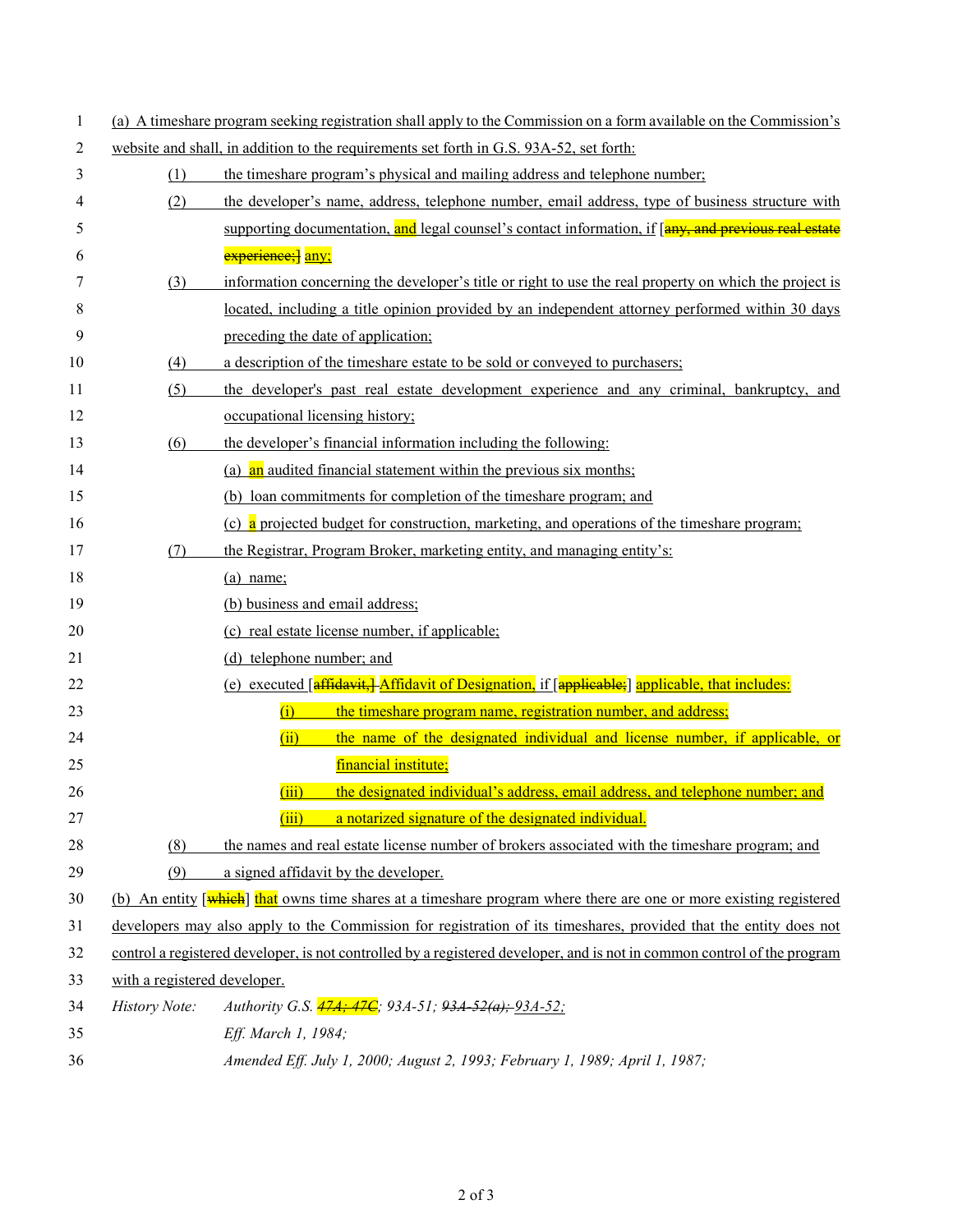| Pursuant to G.S. 150B-21.3A, rule is necessary without substantive public interest Eff. May 1, 2018. |
|------------------------------------------------------------------------------------------------------|
| May 1, 2018;                                                                                         |
| Amended Eff. July 1, 2022.                                                                           |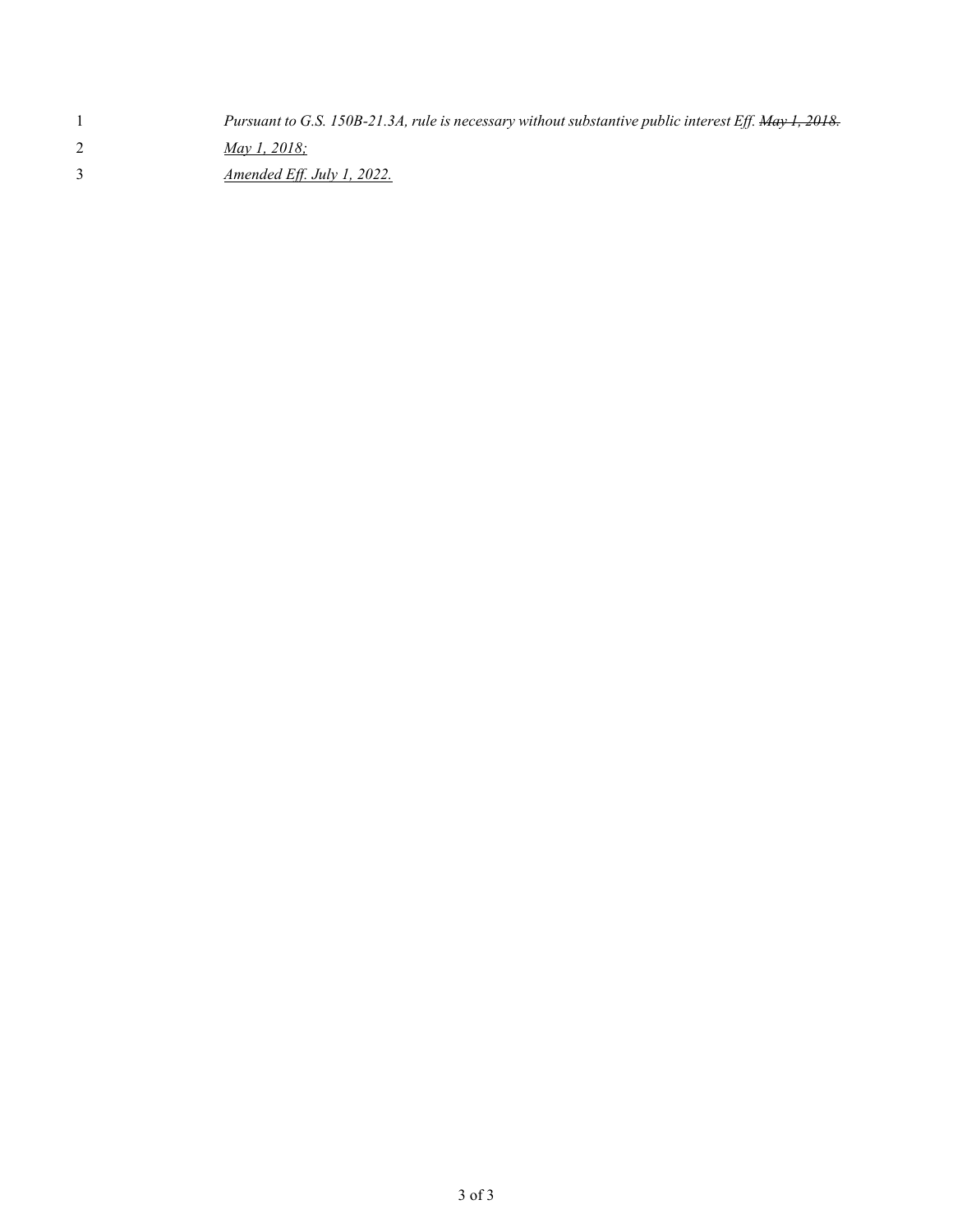21 NCAC 58B .0102 is amended as published in 36:16 NCR 1410 as follows: **21 NCAC 58B .0102 REGISTRATION FEE** (a) For the initial registration or subsequent registration of a time share project by a developer proposing to sell or develop 16 or more time shares, the fee shall be one thousand dollars (\$1,000). For an initial or subsequent registration of a time share project in which the developer proposes to sell 15 or fewer time shares, the fee shall be seven hundred dollars (\$700.00). For any time share registration by a homeowner association for the purpose of re-selling time shares in its own project which it has acquired in satisfaction of unpaid assessments by prior owners, the fee shall be four hundred fifty dollars (\$450.00). (b) Payment of application fees for time share registration shall be made to the Commission by certified check, money order, debit card, or credit card. Applications for registration not accompanied by the appropriate fee shall not be considered by the Commission. (c) In the event a properly completed application filed with the Commission is denied for any reason, or if an incomplete application is denied by the Commission or abandoned by the developer prior to a final decision by the Commission, the amount of two hundred fifty dollars (\$250.00) shall be retained by the Commission from the application fee and the balance refunded to the applicant developer. The timeshare program registration fee pursuant to Rule .0101 of this Subchapter shall be: (1) one thousand dollars (\$1,000) for programs with 16 or more units; (2) seven hundred dollars (\$700) for programs with 15 or fewer units; and (3) four hundred fifty dollars (\$450) for programs offering to resell 51 or more units through a homeowner association which has acquired the units in satisfaction of unpaid assessments by prior owners. *History Note: Authority G.S. 93A-51; 93A-52; Eff. March 1, 1984; Amended Eff. July 1, 2016; April 1, 2013; July 1, 2000;*

- *Pursuant to G.S. 150B-21.3A, rule is necessary without substantive public interest Eff. May 1, 2018.*
- *May 1, 2018;*
- *Amended Eff. July 1, 2022.*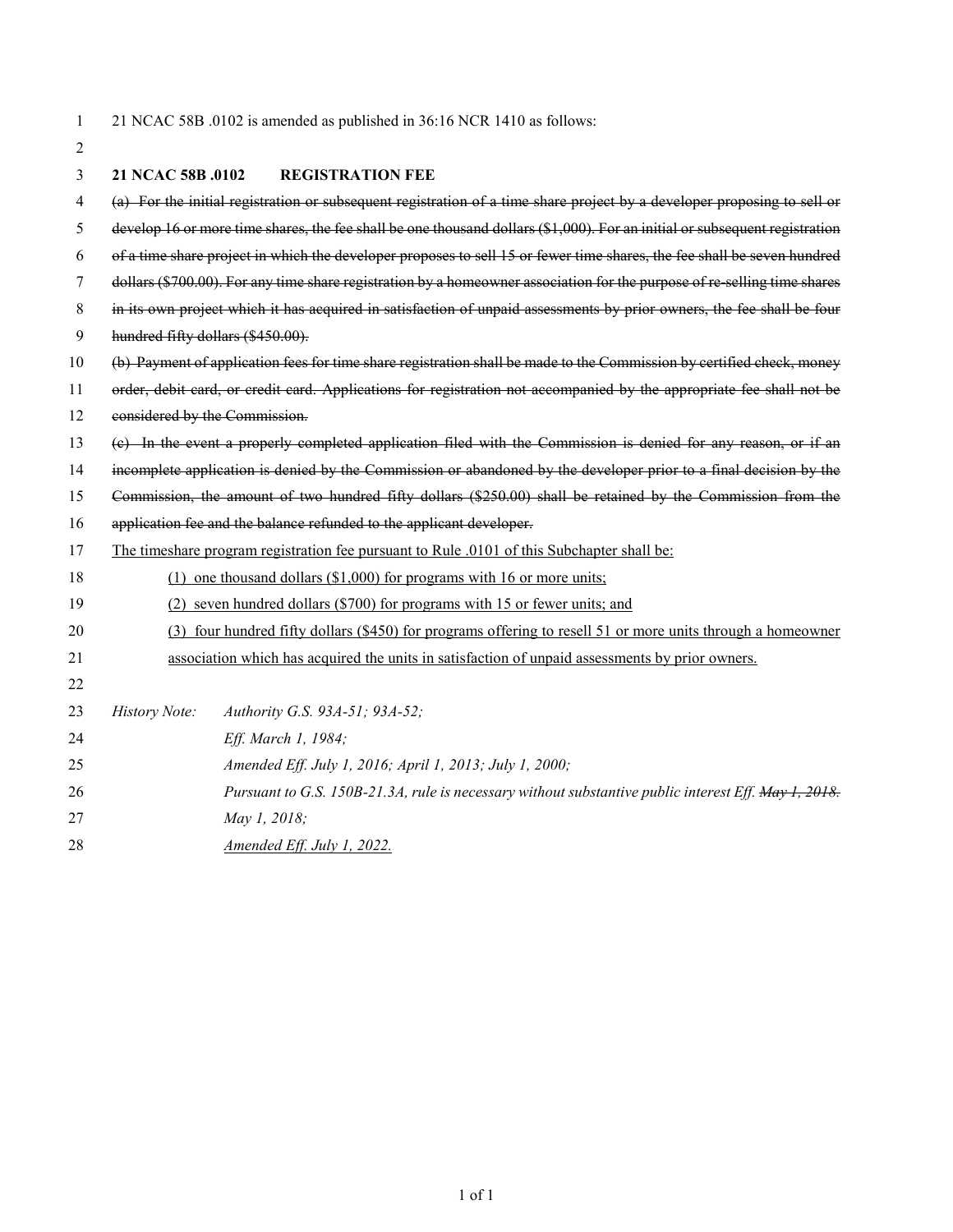| 1     |                   | 21 NCAC 58B .0103 is amended with changes as published in 36:16 NCR 1411 as follows:                                                  |
|-------|-------------------|---------------------------------------------------------------------------------------------------------------------------------------|
| 2     |                   |                                                                                                                                       |
| 3     | 21 NCAC 58B .0103 | <b>RENEWAL</b><br><b>TIME SHARE PROJECT TIMESHARE</b><br><b>PROGRAM</b><br>OF                                                         |
| 4     |                   | <b>REGISTRATION</b>                                                                                                                   |
| 5     |                   | (a) A developer seeking a renewal of a time share project-timeshare program registration shall submit a complete                      |
| 6     |                   | renewal application-form during the month of June. A renewal application form is available on the Commission's                        |
| 7     |                   | website at www.ncree.gov. In the renewal application form, the developer shall set forth: on a form available on the                  |
| $8\,$ |                   | Commission's website that sets forth the:                                                                                             |
| 9     | (1)               | the time share's project timeshare program's name, registration number, and mailing address;                                          |
| 10    | (2)               | the developer's name, telephone number, and email address;                                                                            |
| 11    | (3)               | the full legal name of brokers that are associated with the time share project and their real estate                                  |
| 12    |                   | license numbers; names and license numbers of brokers associated with the timeshare program;                                          |
| 13    | (4)               | the name of all exchange programs associated with the time share project-timeshare program along                                      |
| 14    |                   | with a current copy of the Exchange Disclosure Report pursuant to G.S. 93A-48;                                                        |
| 15    | (5)               | the name, address, email address, telephone number, real estate broker license number if applicable,                                  |
| 16    |                   | and the assignment date for each of the following: for the:                                                                           |
| 17    |                   | the-managing entity;<br>(A)                                                                                                           |
| 18    |                   | the-marketing entity;<br>(B)                                                                                                          |
| 19    |                   | the registrar, registrar pursuant to G.S. 93A-58(a);<br>(C)                                                                           |
| 20    |                   | the independent escrow agent, independent escrow agent pursuant to G.S. 93A-42(a); and<br>(D)                                         |
| 21    |                   | (E)<br>the project broker, program broker pursuant to 93A-58(c);                                                                      |
| 22    | (6)               | a-certification that the information contained in the renewal registration filed with the Commission                                  |
| 23    |                   | is accurate and current on the date of the renewal application; and                                                                   |
| 24    | (7)               | the developer's attorney or project broker's program broker's signature.                                                              |
| 25    |                   | (b) The developer shall submit a nonrefundable renewal registration fee of eight hundred dollars (\$800.00) payable                   |
| 26    |                   | to the North Carolina Real Estate Commission by certified check, money order, debit card, or credit card. for timeshare               |
| 27    |                   | programs not offered for resale by a homeowners association. A homeowners association shall submit a renewal                          |
| 28    |                   | registration fee of four hundred fifty [dollars (\$450).] dollars.                                                                    |
| 29    |                   | (e) A complete renewal application shall be accompanied by the prescribed fee and shall be received at the                            |
| 30    |                   | Commission's office prior to the expiration of the certificate of registration as described in G.S. 93A 52(d).                        |
| 31    |                   | $\left(\frac{d}{c}\right)$ Making a false certification on a time share project registration renewal application shall be grounds for |
| 32    |                   | disciplinary action by the Commission. pursuant to G.S. $93A-54(b)(13)$ .                                                             |
| 33    |                   |                                                                                                                                       |
| 34    | History Note:     | Authority G.S. 93A-51; 93A-52(d);                                                                                                     |
| 35    |                   | Eff. March 1, 1984;                                                                                                                   |
| 36    |                   | Temporary Amendment Eff. May 23, 1985;                                                                                                |
| 37    |                   | Amended Eff. July 1, 2016; April 1, 2013; February 1, 1989; September 1, 1985;                                                        |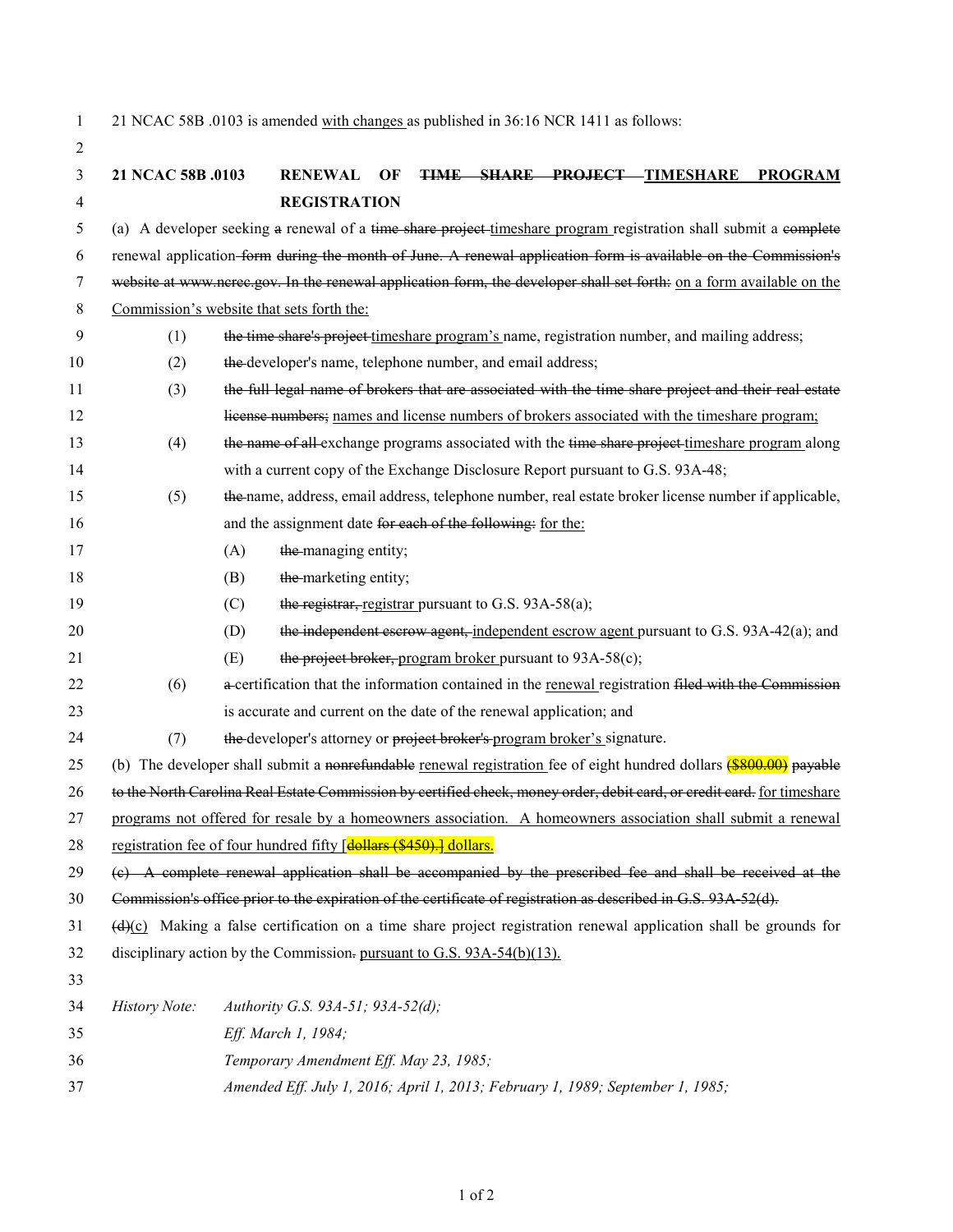*Pursuant to G.S. 150B-21.3A, rule is necessary without substantive public interest Eff. May 1, 2018; Amended Eff. July 1, 2022; July 1, 2018.*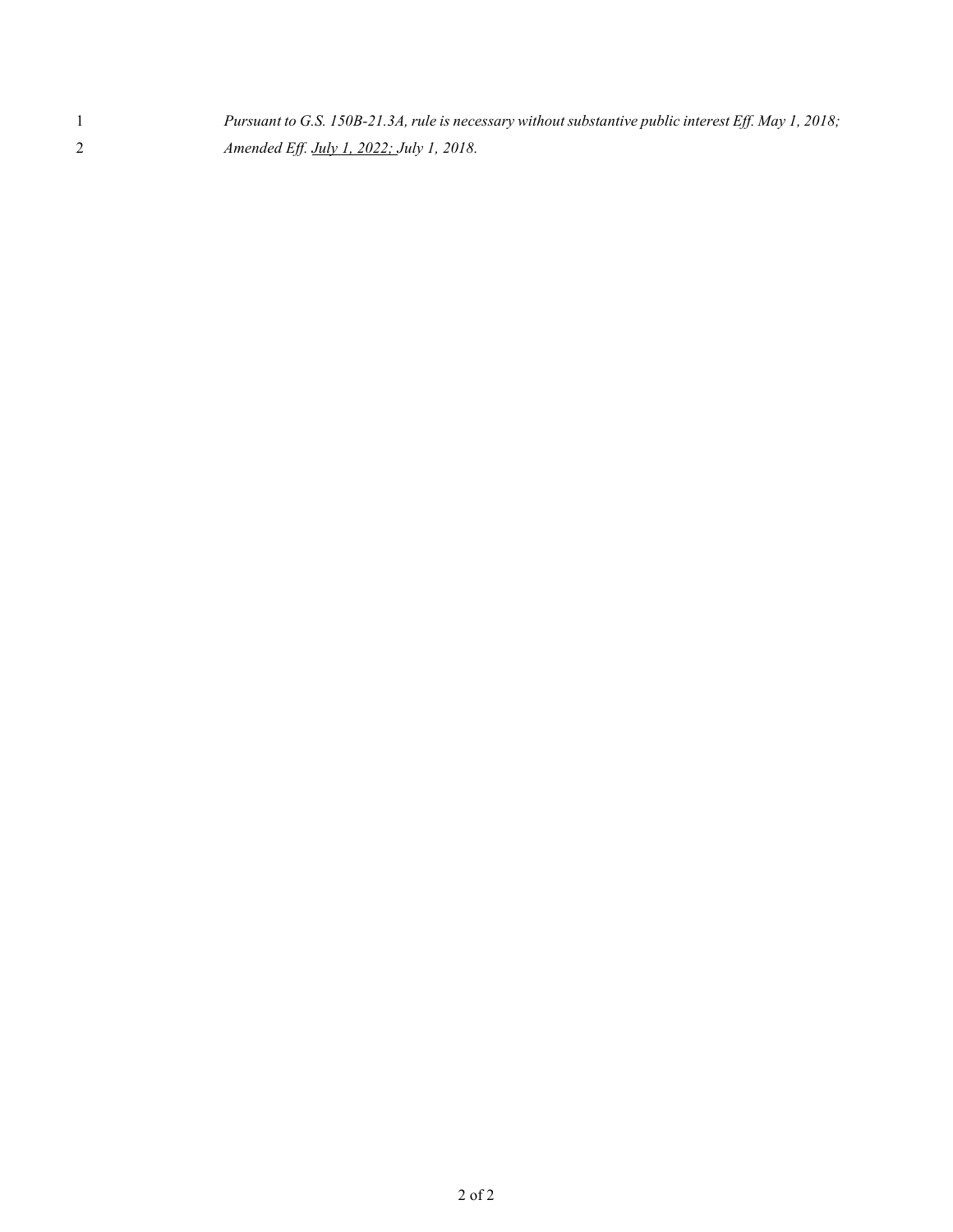| 21 NCAC 58B 0.0104 is amended with changes as published in 36:16 NCR 1411 as follows: |  |
|---------------------------------------------------------------------------------------|--|
|---------------------------------------------------------------------------------------|--|

## 3 **21 NCAC 58B .0104 AMENDMENTS TO TIME SHARE PROJECT TIMESHARE PROGRAM**  4 **REGISTRATION** 5 (a) A developer shall notify the Commission immediately, but in no event later than within  $\frac{15}{30}$  days, days after any 6 material change in the information contained in the time share project timeshare program registration. 7 (b) A material change shall be any change which reflects a difference  $\frac{1}{n+1}$  in the: 8 (1) the nature, quality quality, or availability of the purchaser's ownership or right to use the time share; 9 timeshare; 10 (2) the nature, quality, or availability of any amenity at the project; 11 (3) the developer's title, **control**, or right to use the real property on which the project is located;

- 12 (4) the information concerning the developer, the managing or marketing entities, or persons connected 13 therewith, independent escrow agent, registrar, or program broker, previously filed with the 14 Commission; or
- 15  $\text{the}$ -purchaser's right to exchange his or her unit; however, a change in the information required to 16 be disclosed to a purchaser by G.S. 93A-48 shall not be a material changes of change.
- 17 (6) the project or time share [timeshare] as originally registered which would be significant to a 18 **reasonable purchaser.**
- 19 (c) Amendments to time share project registrations shall be submitted in the form of substitute pages for material

20 previously filed with the Commission. New or changed information shall be conspicuously indicated by underlining

21 in red ink. A timeshare developer seeking to amend a program's registration shall submit each document to be

22 amended with new or changed information underlined in [red ink.] red. Every amendment submitted shall be 23 accompanied by a cover letter signed by the developer or the developer's attorney containing a summary of the 24 amendment and a statement of reasons for which the amendment has been made. The cover letter shall also state:

- 25 (1) the name and address of the project timeshare program and its registration number;
- 26 (2) the name and address of the developer;
- 27 (3) the document or documents to which the amendment applies;
- 28 (4) whether or not the changes represented by the amendment required the assent of the time share 29 timeshare owners and, if so, how the assent of the time share timeshare owners was obtained; and
- 30 (5) the recording reference in the office of the register of deeds for the changes, if applicable.
- 31 Developers of multiple projects must submit separate amendments and cover letters for each project for which
- 32 amendments are submitted.
- 33 (d) The Commission may, in its discretion, require the developer to file a new time share project [timeshare program]
- 34 registration application in the place of an amendment form. Such refiling shall be without fee. If the ownership of a
- 35 developer of a registered timeshare program changes, the new developer shall file a new timeshare program
- 36 registration application pursuant to Rule .0101 of this Subchapter. Said refiling shall be without a fee.
- 37

2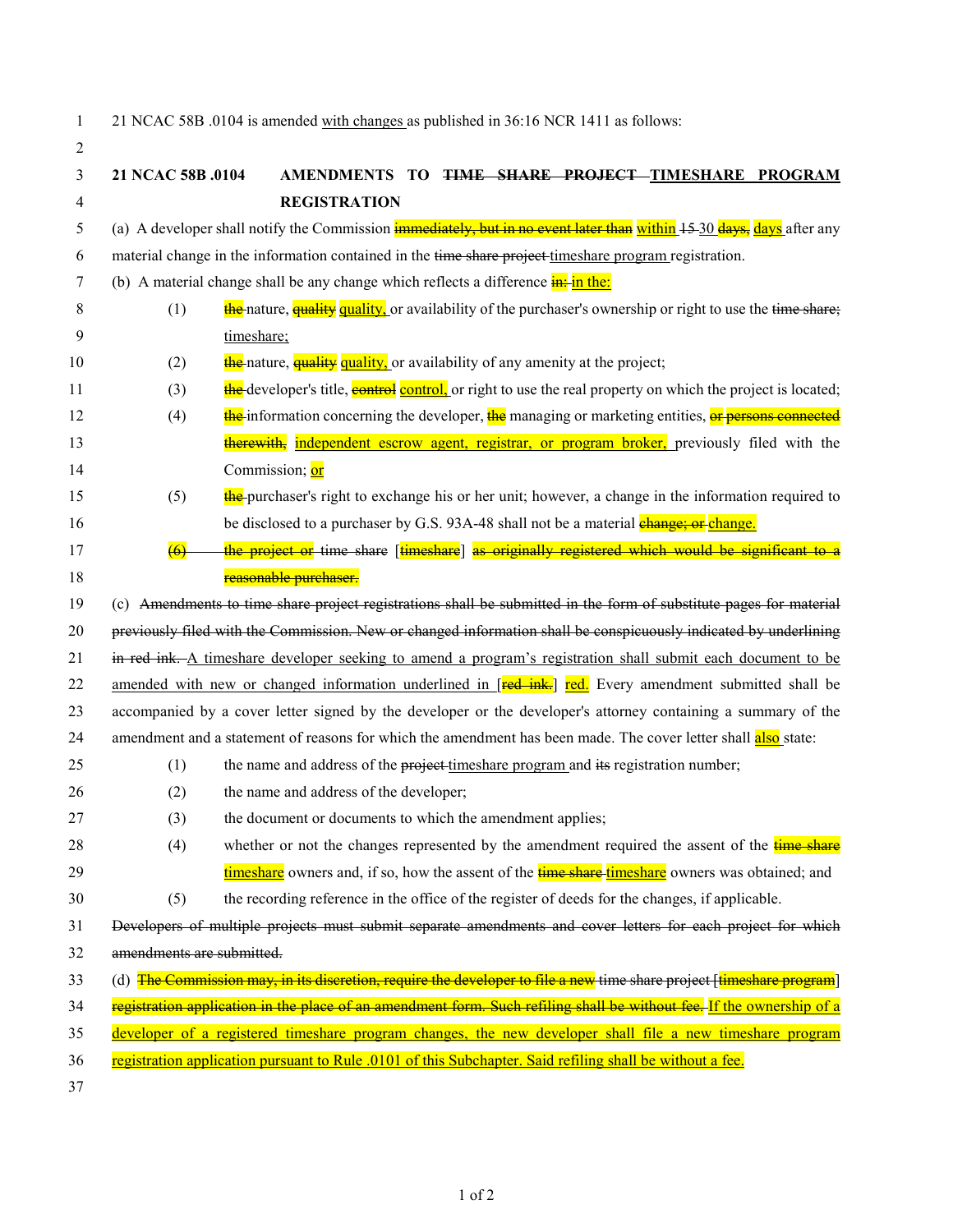|                | <i>History Note:</i> | Authority G.S. 93A-51; 93A-52(a3);                                                                   |
|----------------|----------------------|------------------------------------------------------------------------------------------------------|
| 2              |                      | <i>Eff. March 1, 1984;</i>                                                                           |
| 3              |                      | Amended Eff. October 1, 2000; February 1, 1989; April 1, 1987;                                       |
| $\overline{4}$ |                      | Pursuant to G.S. 150B-21.3A, rule is necessary without substantive public interest Eff. May 1, 2018. |
| 5              |                      | May 1, 2018;                                                                                         |
| 6              |                      | Amended Eff. July 1, 2022.                                                                           |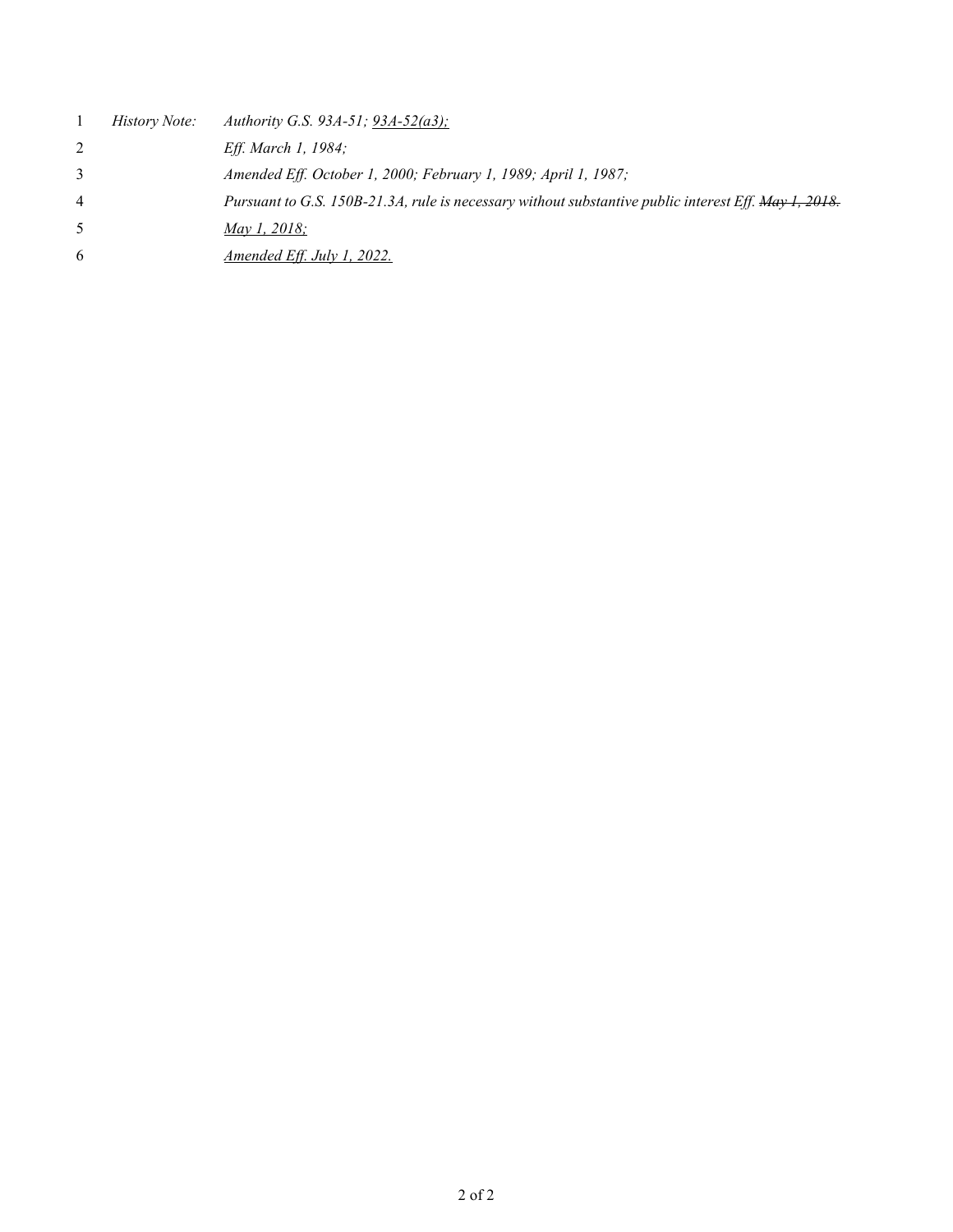- 21 NCAC 58B .0105 is amended as published in 36:16 NCR 1412 as follows: **21 NCAC 58B .0105 NOTICE OF TERMINATION** (a) A developer of a registered time share project which, for any reason, terminates its interest, rights, ownership or control of the project or any significant part thereof shall immediately notify the Commission in writing on a form prescribed by the Commission for that purpose. Notice of termination to the Commission shall include the date of termination, the reasons therefor, the identity of the developer's successor, if any, and a report on the status of time 8 share sales to purchasers on the date of termination. A developer seeking to terminate its interest in a timeshare program shall file a Notice of Termination form available on the Commission's website and shall set forth the timeshare program's: (1) name; (2) physical, mailing, and email address; (3) telephone number; 14 (4) reason the developer is terminating its interest; (5) date of termination; (6) new owner, if the developer's interest will be sold or transferred; and 17 (7) the signature of the developer. (b) Upon receipt of a properly executed notice of termination of the developer's interest in a time share project, the Commission shall enter a notation of cancellation of registration in the file of the project, and shall notify the developer 20 of cancellation. A developer's failure to give notice of termination as provided herein shall not prevent cancellation of 21 the project's registration under G.S. 93A-52. *History Note: Authority G.S. 93A-51; 93A-52(a); 93A-52; Eff. April 1, 1987; Pursuant to G.S. 150B-21.3A, rule is necessary without substantive public interest Eff. May 1, 2018. May 1, 2018;*
- *Amended Eff. July 1, 2022.*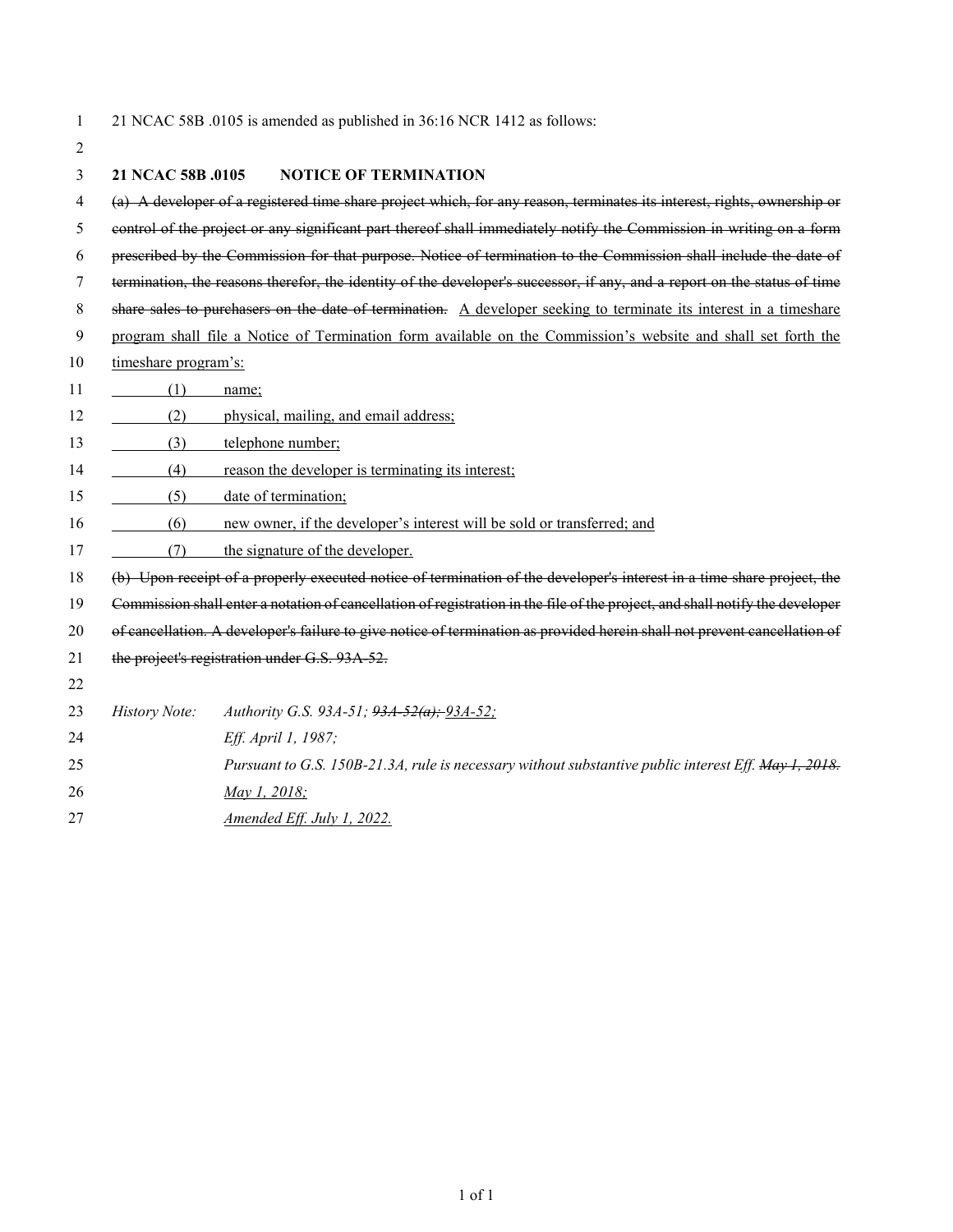| 1  | 21 NCAC 58B .0201 is amended with changes as published in 36:16 NCR 1412 as follows:                                       |
|----|----------------------------------------------------------------------------------------------------------------------------|
| 2  |                                                                                                                            |
| 3  |                                                                                                                            |
| 4  | <b>SECTION .0200 - PUBLIC OFFERING STATEMENT</b>                                                                           |
| 5  |                                                                                                                            |
| 6  | 21 NCAC 58B .0201<br><b>GENERAL PROVISIONS</b>                                                                             |
| 7  | (a) Information contained in a public offering statement pursuant to N.C.G.S. 93A-44(b) shall be accurate on the day       |
| 8  | it is supplied to a purchaser. Before any public offering statement is supplied to a purchaser, the developer shall file a |
| 9  | copy of the statement with the Commission.                                                                                 |
| 10 | (b) In addition to the information required to be contained in a public offering statement by G.S. 93A 44, every public    |
| 11 | offering statement shall disclose to the purchaser of a time share complete and accurate information concerning:           |
| 12 | the real property type of the time share program, whether tenancy in common, condominium or<br>$\leftrightarrow$           |
| 13 | other, and a description of the estate the purchaser will own, the term of that estate and the remainder                   |
| 14 | interest, if any, once the term has expired;                                                                               |
| 15 | the document creating the time share program, a statement that it is the document which governs<br>(2)                     |
| 16 | the program and a reference to the location where the purchaser may obtain or examine a copy of                            |
| 17 | the document;                                                                                                              |
| 18 | whether or not the property is being converted to a time share from some other use and, if so, a<br>$\leftrightarrow$      |
| 19 | statement to that effect and disclosure of the prior use of the property;                                                  |
| 20 | the maximum number of time shares in the project, each recreational and other commonly used<br>(4)                         |
| 21 | facility offered, and who or what will own each facility, if the project is to be completed in one                         |
| 22 | development or construction phase;                                                                                         |
| 23 | if the project is planned in phased construction or development, the complete plan of phased<br>(5)                        |
| 24 | offerings, including the maximum number of time shares which may be in the project, each                                   |
| 25 | recreational and other commonly used facility, who or what will own each facility, and the                                 |
| 26 | developer's representations regarding his or her commitment to build out the project;                                      |
| 27 | (6)<br>the association of owners or other entity which will ultimately be responsible for managing the time                |
| 28 | share program, the first date or event when the entity will convene or commence to conduct business,                       |
| 29 | each owner's voting right, if any, and whether and for how long the developer, as time share owner,                        |
| 30 | will control the entity;                                                                                                   |
| 31 | the location where owners may inspect the articles and bylaws of the owners association, or other<br>(7)                   |
| 32 | organizational documents of the entity and the books and records it produces;                                              |
| 33 | whether the entity has lien rights against time share owners for failure to pay assessments;<br>(8)                        |
| 34 | whether or not the developer has entered into a management contract on behalf of the managing<br>(9)                       |
| 35 | entity, the extent to which the managing entity's powers are delegated to the manager and the                              |
| 36 | location where a copy of the management contract may be examined;                                                          |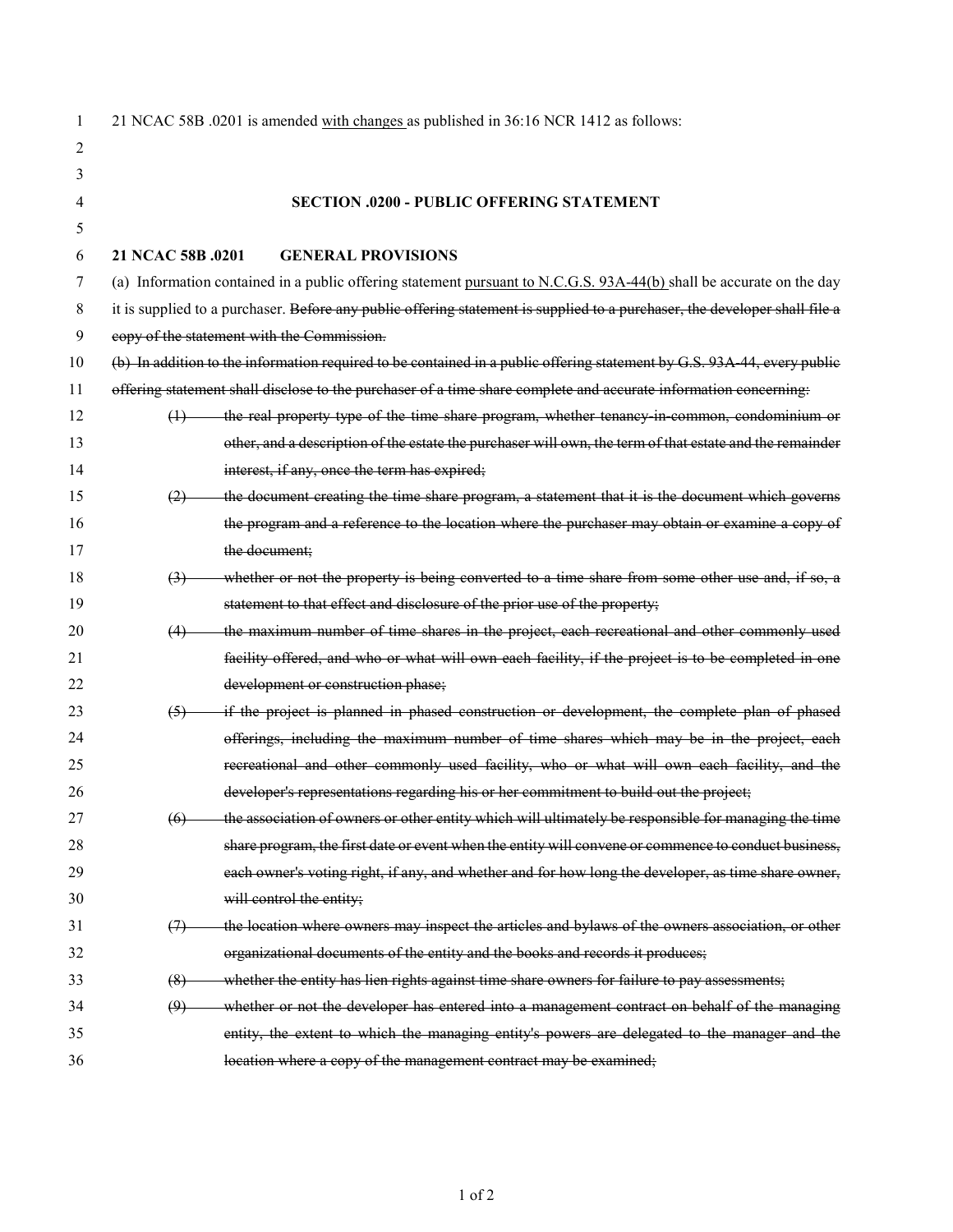|    | (10)                                                                                                                                  | whether or not the developer will pay assessments for time shares which it owns and a statement      |
|----|---------------------------------------------------------------------------------------------------------------------------------------|------------------------------------------------------------------------------------------------------|
|    |                                                                                                                                       | that the amount of assessments due the managing entity from owners will change over time, as         |
| 3  |                                                                                                                                       | eircumstances may change;                                                                            |
|    | (11)                                                                                                                                  | whether or not the developer sponsors or will sponsor a rental or resale program and, if so, a       |
| Ć  |                                                                                                                                       | summary of the program or programs; and                                                              |
| b  | (12)                                                                                                                                  | the developer's role at the project, if the developer is a separate entity from any other registered |
|    |                                                                                                                                       | developer of the time share project.                                                                 |
| 8  | $\overline{(e)}$ (b) The inclusion of false or misleading statements in a public offering statement shall be grounds for disciplinary |                                                                                                      |
| 9  | action by the Commission.                                                                                                             |                                                                                                      |
| 10 |                                                                                                                                       |                                                                                                      |
| 11 | <i>History Note:</i>                                                                                                                  | Authority G.S. <b>93A-44(8)</b> ; 93A-44(b); 93A-51;                                                 |
| 12 |                                                                                                                                       | Eff. March 1, 1984;                                                                                  |
| 13 |                                                                                                                                       | Amended Eff. October 1, 2000; August 2, 1993; February 1, 1989; April 1, 1987;                       |
| 14 |                                                                                                                                       | Pursuant to G.S. 150B-21.3A, rule is necessary without substantive public interest Eff. May 1, 2018. |
| 15 |                                                                                                                                       | May 1, 2018;                                                                                         |
| 16 |                                                                                                                                       | Amended Eff. July 1, 2022.                                                                           |
|    |                                                                                                                                       |                                                                                                      |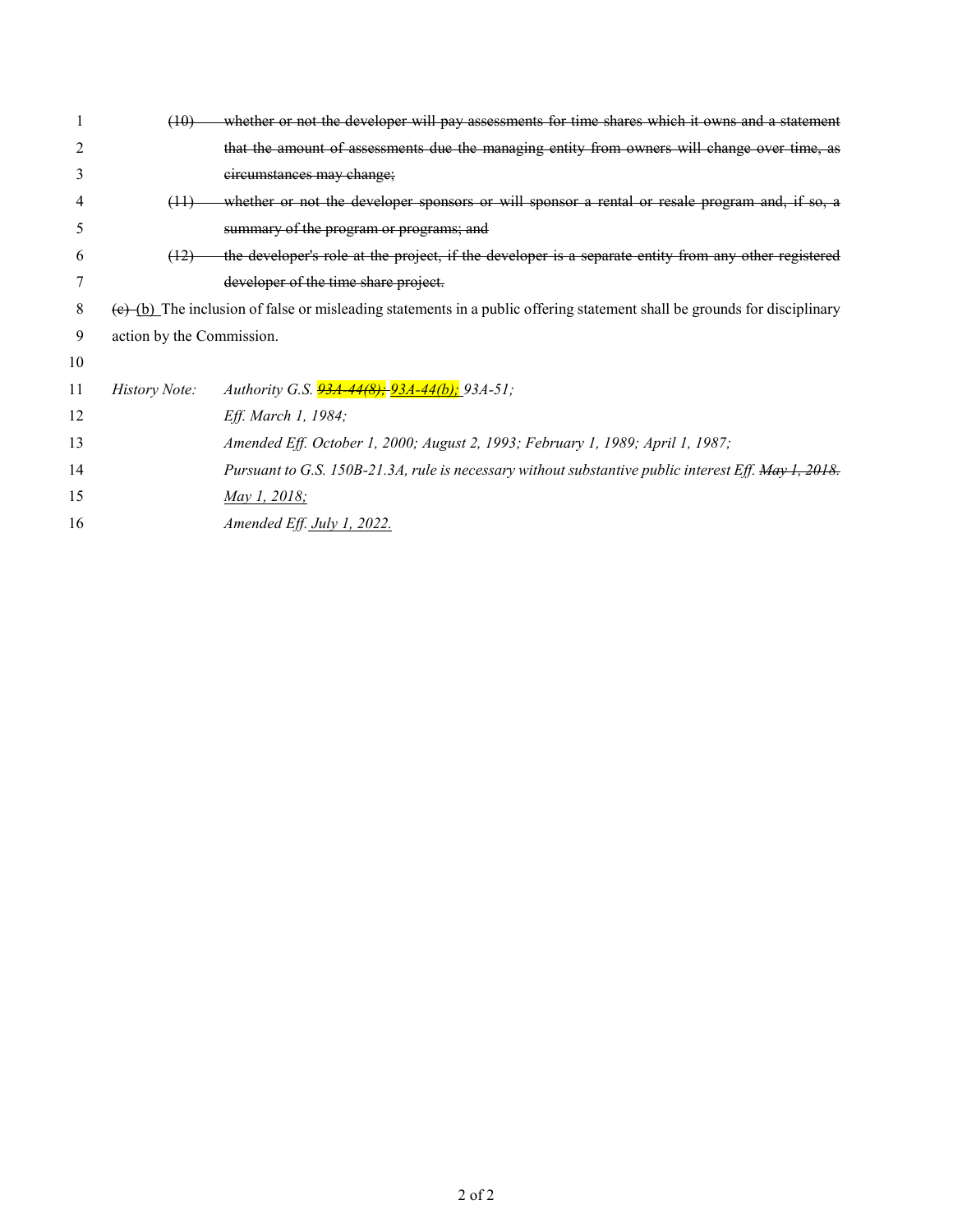- 
- 21 NCAC 58B .0202 is amended with changes as published in 36:16 NCR 1412 as follows:
- 

#### **21 NCAC 58B .0202 PUBLIC OFFERING STATEMENT SUMMARY**

5 Every In addition to the requirements in  $[\overline{N.C.G.S. 93A. 44}]$  G.S. 93A-44, a public offering statement shall contain a 6 one page cover  $\epsilon$  [cover] page prescribed by the Commission and completed by the developer entitled Public Offering Statement Summary. Summary in conspicuous type. The Public Offering Statement Summary shall read as follows: **PUBLIC OFFERING STATEMENT SUMMARY NAME OF PROJECT: NAME AND REAL ESTATE LICENSE NUMBER OF BROKER: BROKER (IF ANY):** This Public Offering Statement contains information which deserves your careful study, as you decide whether or not 16 to purchase a time share. The Public Offering Statement includes general information about the real estate type, the term, and the size of this time share project. It also includes a general description of the recreational and other facilities existing now, or to be provided in the future. The Public Offering Statement will tell you how maintenance and management of the project 20 will be provided and how the costs of these services will be charged to purchasers. From the Public Offering Statement, you will also learn how the project will be governed and whether purchasers will have a voice in that government. You will also learn that a time share instrument will be recorded to protect your real estate interest in your time share. The Public Offering Statement contains important information, but is not a substitute for the detailed information contained in the contract of purchase and the legal documents which create and affect the time share program at this project. Please study this Public Offering Statement carefully. Satisfy yourself that any questions you may have are answered before you decide to purchase. If a salesperson or other representative of the developer has made a representation which concerns you, and you cannot find that representation in writing, ask that it be pointed out to you. **NOTICE UNDER NORTH CAROLINA LAW, YOU MAY CANCEL YOUR TIME SHARE TIMESHARE PURCHASE WITHOUT PENALTY WITHIN FIVE DAYS AFTER SIGNING YOUR CONTRACT. TO CANCEL YOUR TIME SHARE TIMESHARE PURCHASE, YOU MUST MAIL OR HAND DELIVER WRITTEN NOTICE OF YOUR DESIRE TO CANCEL YOUR PURCHASE TO (name and address of project). IF YOU CHOOSE TO MAIL YOUR CANCELLATION NOTICE, THE NORTH CAROLINA** 

**REAL ESTATE COMMISSION RECOMMENDS THAT YOU USE REGISTERED OR CERTIFIED MAIL**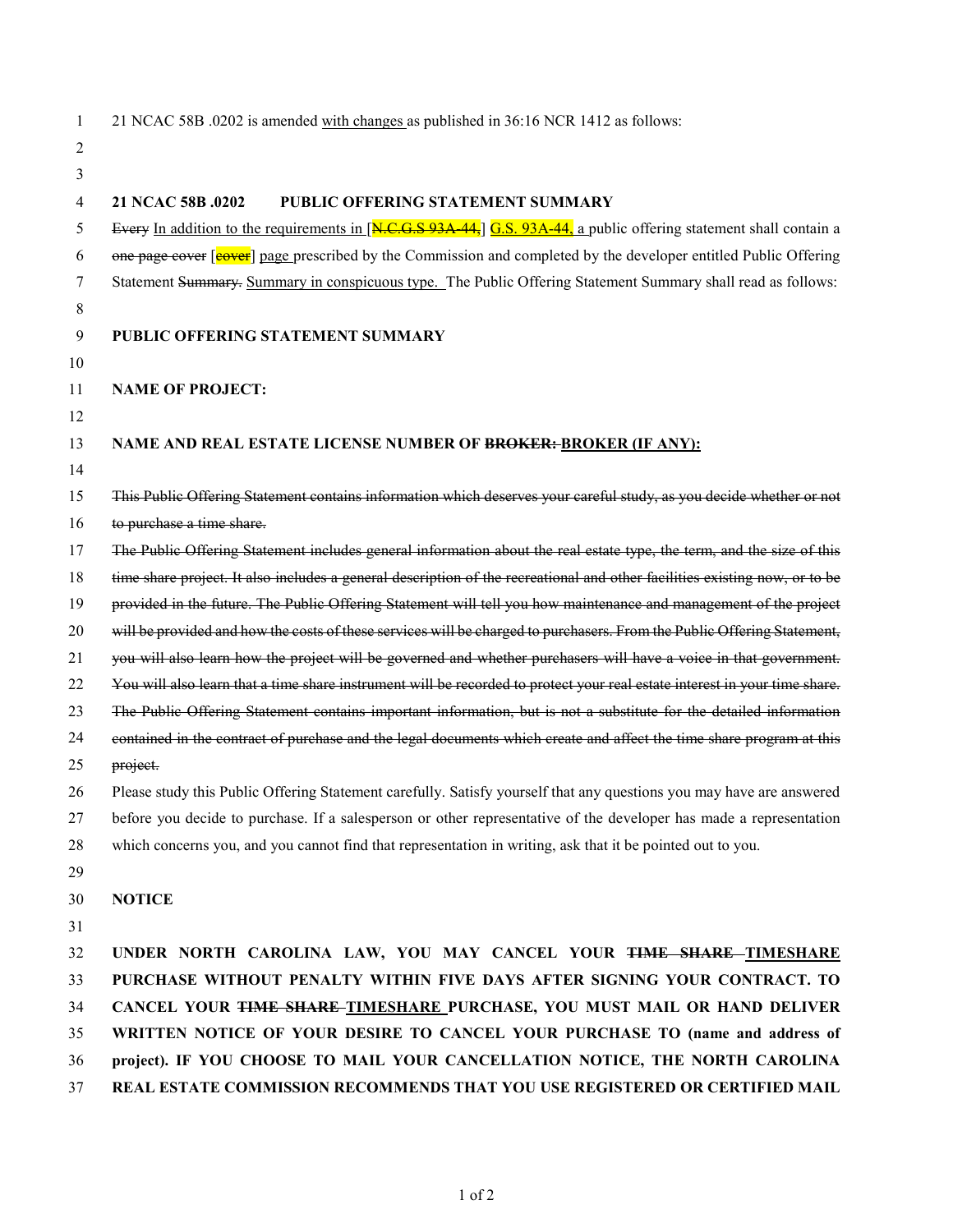# **AND THAT YOU RETAIN YOUR POSTAL RECEIPT AS PROOF OF THE DATE YOUR NOTICE WAS MAILED. UPON CANCELLATION, ALL PAYMENTS WILL BE REFUNDED TO YOU.** *History Note: Authority G.S. 93A-44; 93A-51; Eff. March 1, 1984; Amended Eff. April 1, 2006; October 1, 2000; February 1, 1989; April 1, 1987; Pursuant to G.S. 150B-21.3A, rule is necessary without substantive public interest Eff. May 1, 2018. May 1, 2018; Amended Eff. July 1, 2022.*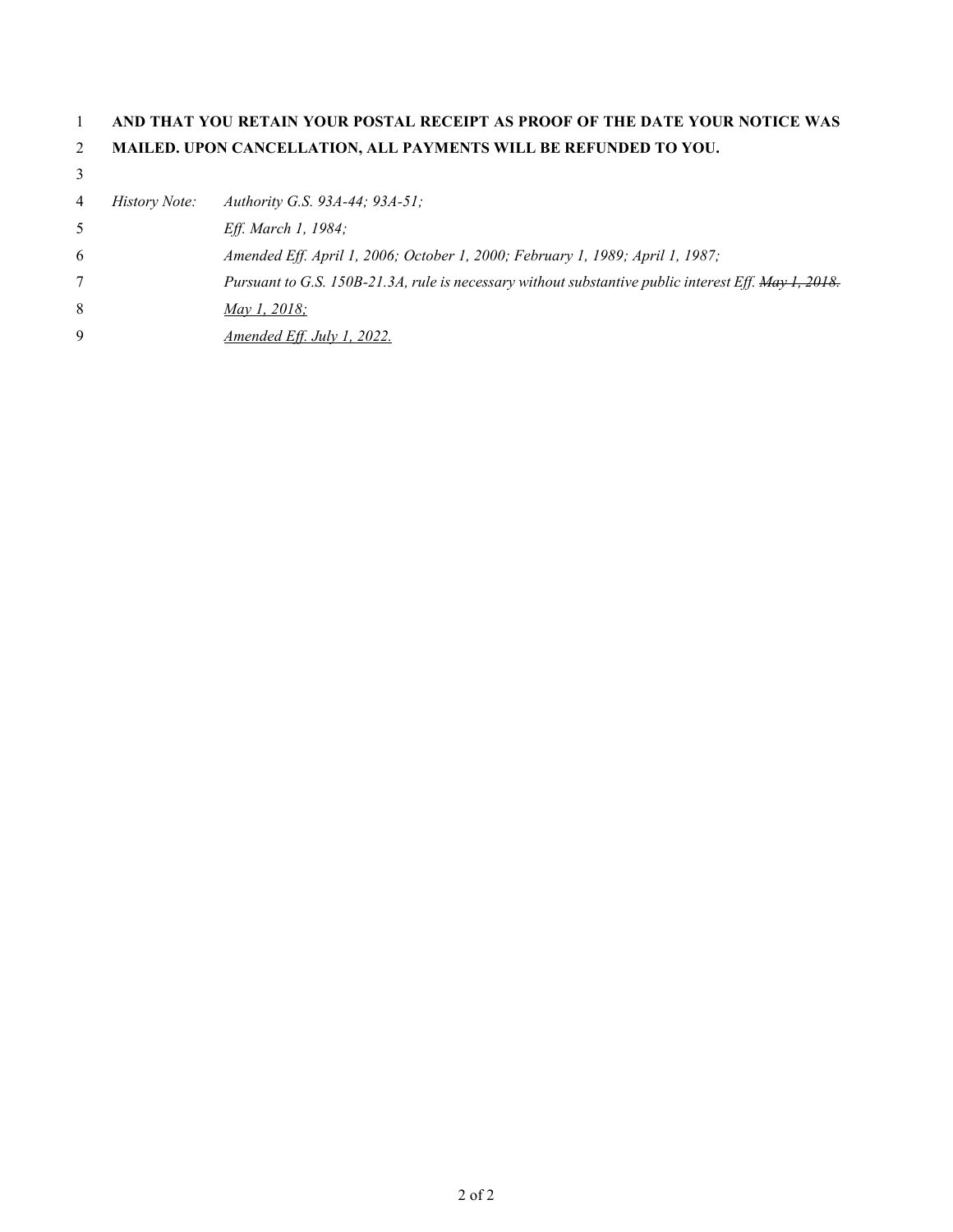21 NCAC 58B .0203 is amended with changes as published in 36:16 NCR 1413 as follows:

| 21 NCAC 58B .0203 | <b>RECEIPT FOR PUBLIC OFFERING STATEMENT</b> |
|-------------------|----------------------------------------------|
|                   |                                              |

4 (a) Prior to the execution of any contract to purchase a time share, timeshare, a time share developer or a time share

5 timeshare salesperson shall obtain from the purchaser a written receipt for the public offering statement, which shall

display, directly over the buyer signature line in type in all capital letters, no smaller than the largest type on the page

on which it appears, the following statement: DO NOT SIGN THIS RECEIPT UNLESS YOU HAVE RECEIVED A

8 COMPLETE COPY OF THE PUBLIC OFFERING STATEMENT TO TAKE WITH YOU. STATEMENT.

(b) Receipts for public offering statements shall be maintained as part of the records of the sales transaction.

| 10  |                      |                                                                                                      |
|-----|----------------------|------------------------------------------------------------------------------------------------------|
| -11 | <i>History Note:</i> | Authority G.S. <b>93A 45(a)</b> ; 93A-44(b); 93A-51;                                                 |
| 12  |                      | Eff. February 1, 1988;                                                                               |
| 13  |                      | Amended Eff. October 1, 2000;                                                                        |
| 14  |                      | Pursuant to G.S. 150B-21.3A, rule is necessary without substantive public interest Eff. May 1, 2018. |
| 15  |                      | May 1, 2018:                                                                                         |
| 16  |                      | Amended Eff. July 1, 2022.                                                                           |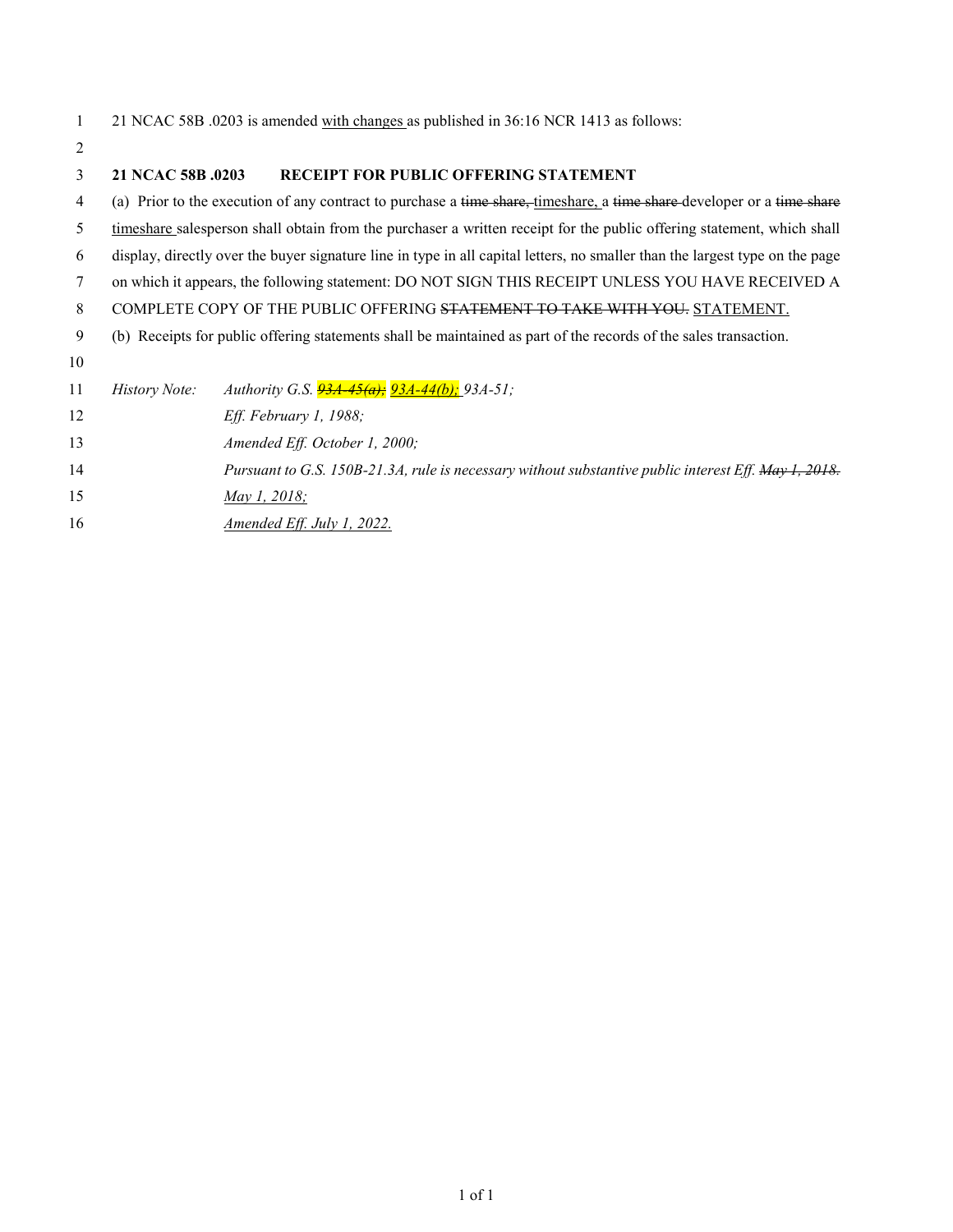| 1              |                                                                                                                         | 21 NCAC 58B .0301 is amended with changes as published in 36:16 NCR 1413 as follows:                                        |
|----------------|-------------------------------------------------------------------------------------------------------------------------|-----------------------------------------------------------------------------------------------------------------------------|
| $\overline{2}$ |                                                                                                                         |                                                                                                                             |
| 3              |                                                                                                                         | <b>SECTION .0300 - CANCELLATION</b>                                                                                         |
| 4              |                                                                                                                         |                                                                                                                             |
| 5              | 21 NCAC 58B .0301                                                                                                       | PROOF OF CANCELLATION                                                                                                       |
| 6              |                                                                                                                         | (a) The postmark date affixed to any written notice of a purchaser's intent to cancel his or her time share a timeshare     |
| $\tau$         |                                                                                                                         | purchase shall be presumed by the Commission to be the date the notice was mailed to the developer. Evidence tending        |
| 8              |                                                                                                                         | to rebut this presumption shall be admissible at a hearing before the Commission.                                           |
| 9              |                                                                                                                         | (b) Upon receipt of a purchaser's written notice of his or her intent to cancel his or her time share a timeshare purchase, |
| 10             |                                                                                                                         | the developer, or his or her [their] the developer's agent or representative, shall retain the notice and any enclosure,    |
| 11             |                                                                                                                         | envelope envelope, or other cover in the developer's files at the project, files, and shall produce the file upon the       |
| 12             | Commission's request.                                                                                                   |                                                                                                                             |
| 13             |                                                                                                                         | (c) When there is more than one registered developer at a time share project-timeshare program and a purchaser gives        |
| 14             |                                                                                                                         | written notice of his or her intent to cancel his or her time share a timeshare purchase that is received by a developer    |
| 15             |                                                                                                                         | or sales staff other than the one from whom his or her time share the timeshare was purchased, the developer or sales       |
| 16             | staff receiving such notice shall promptly deliver it to the proper developer who shall then honor the notice if it was |                                                                                                                             |
| 17             | timely sent by the purchaser.                                                                                           |                                                                                                                             |
| 18             |                                                                                                                         |                                                                                                                             |
| 19             | History Note:                                                                                                           | Authority G.S. 93A-45; 93A-51; 93A-54(d); 93A-54(f);                                                                        |
| 20             |                                                                                                                         | Eff. September 1, 1984;                                                                                                     |
| 21             |                                                                                                                         | Amended Eff. October 1, 2000; August 2, 1993; February 1, 1989;                                                             |
| 22             |                                                                                                                         | Pursuant to G.S. 150B-21.3A, rule is necessary without substantive public interest Eff. May 1, 2018.                        |
| 23             |                                                                                                                         | May 1, 2018;                                                                                                                |
| 24             |                                                                                                                         | Amended Eff. July 1, 2022.                                                                                                  |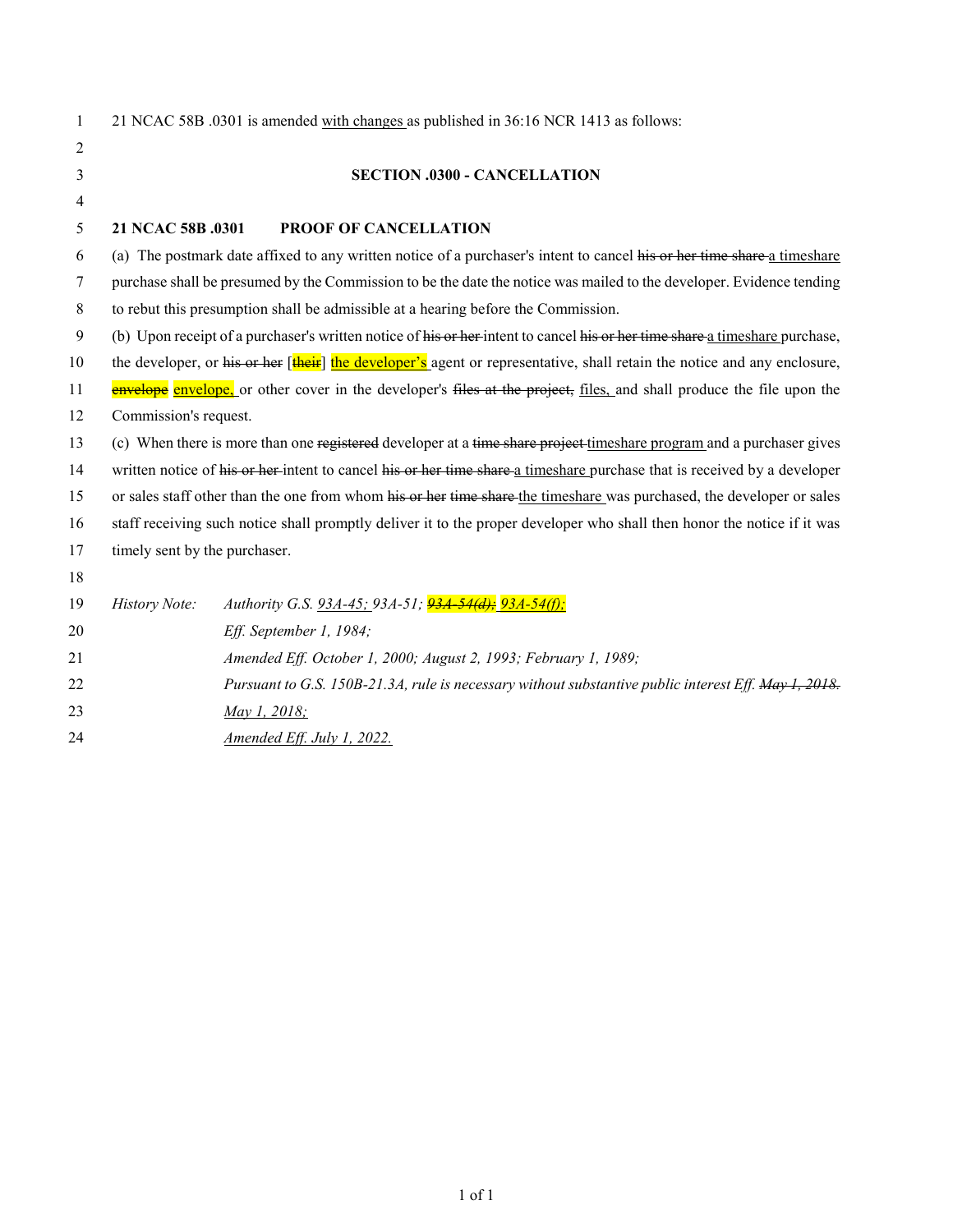| 1  | 21 NCAC 58B .0401 is amended with changes as published in 36:16 NCR 1413 as follows:                                                  |  |
|----|---------------------------------------------------------------------------------------------------------------------------------------|--|
| 2  |                                                                                                                                       |  |
| 3  | <b>SECTION .0400 - TIME SHARE TIMESHARE SALES OPERATION</b>                                                                           |  |
| 4  |                                                                                                                                       |  |
| 5  | <b>RETENTION OF TIME SHARE TIMESHARE RECORDS</b><br>21 NCAC 58B .0401                                                                 |  |
| 6  | A time share developer and a time share salesperson shall retain or cause to be retained for a period of three years                  |  |
| 7  | complete records of every time share sale, rental, or exchange transaction made by or on behalf of the developer.                     |  |
| 8  | Records required to be retained shall include but not be limited to offers, applications and contracts to purchase, rent              |  |
| 9  | or exchange time shares; records of the deposit, maintenance and disbursement of funds required to be held in trust;                  |  |
| 10 | receipts; notices of cancellation and their covers if mailed; records regarding compensation of salespersons; public                  |  |
| 11 | offering statements; and any other records pertaining to time share transactions. Such records shall be made available                |  |
| 12 | to the Commission and its representatives upon request.                                                                               |  |
| 13 | (a) A developer [and a timeshare salesperson] shall [retain] maintain or cause to be [retained] maintained complete                   |  |
| 14 | timeshare records for a period of not less than three years after the completion or termination of a timeshare sale,                  |  |
| 15 | rental, or exchange.                                                                                                                  |  |
| 16 | (b) Timeshare records shall include, at a minimum, copies of the following:                                                           |  |
| 17 | offers to purchase;<br>(1)                                                                                                            |  |
| 18 | applications and contracts to purchase;<br>(2)                                                                                        |  |
| 19 | rent or exchange timeshares;<br>(3)                                                                                                   |  |
| 20 | records of deposits;<br>(4)                                                                                                           |  |
| 21 | maintenance and disbursement of funds required to be held in trust;<br>(5)                                                            |  |
| 22 | (6)<br>receipts;                                                                                                                      |  |
| 23 | notices of cancellations;<br>(7)                                                                                                      |  |
| 24 | (8)<br>compensation of timeshare salespersons;                                                                                        |  |
| 25 | public offering statement and summary; and<br>(9)                                                                                     |  |
| 26 | any other records pertaining to the timeshare transaction or termination.<br>(10)                                                     |  |
| 27 | Timeshare records shall be made available for inspection and reproduction $\left[\frac{by}{b}\right]$ to the Commission or its<br>(c) |  |
| 28 | authorized representatives without prior notice.                                                                                      |  |
| 29 |                                                                                                                                       |  |
| 30 | Authority G.S. <b>93A-3(c)</b> ; 93A-51; 93A-54(d); 93A-54;<br>History Note:                                                          |  |
| 31 | Eff. September 1, 1984;                                                                                                               |  |
| 32 | Amended Eff. October 1, 2000;                                                                                                         |  |
| 33 | Pursuant to G.S. 150B-21.3A, rule is necessary without substantive public interest Eff. May 1, 2018.                                  |  |
| 34 | May 1, 2018;                                                                                                                          |  |
| 35 | Amended Eff. July 1, 2022.                                                                                                            |  |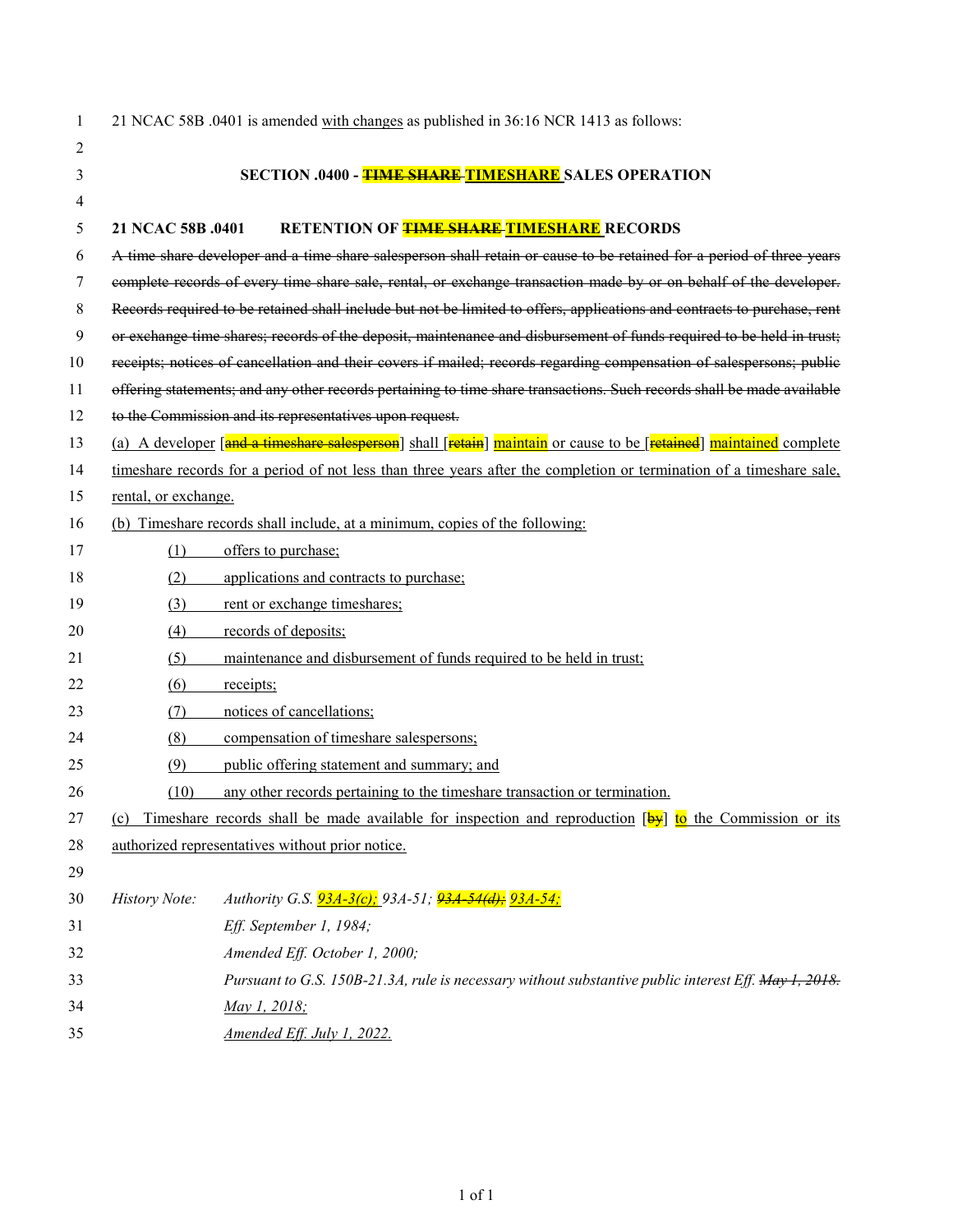| 1  |                       | 21 NCAC 58B .0402 is amended as published in 36:16 NCR 1414 as follows:                                                |
|----|-----------------------|------------------------------------------------------------------------------------------------------------------------|
| 2  |                       |                                                                                                                        |
| 3  |                       | 21 NCAC 58B .0402 is proposed for amendment as follows:                                                                |
| 4  |                       |                                                                                                                        |
| 5  | 21 NCAC 58B .0402     | <del>TIME SHARE </del> TIMESHARE AGENCY AGREEMENTS AND DISCLOSURE                                                      |
| 6  |                       | Time share-Timeshare sales transactions conducted by licensees brokers on behalf of a time share-developer are subject |
| 7  | to 21 NCAC 58A .0104. |                                                                                                                        |
| 8  |                       |                                                                                                                        |
| 9  | History Note:         | Authority G.S. 93A-3(c); 93A-51;                                                                                       |
| 10 |                       | <i>Eff. August 1, 1998;</i>                                                                                            |
| 11 |                       | Pursuant to G.S. 150B-21.3A, rule is necessary without substantive public interest Eff. May 1, 2018.                   |
| 12 |                       | May 1, 2018;                                                                                                           |
| 13 |                       | Amended Eff. July 1, 2022.                                                                                             |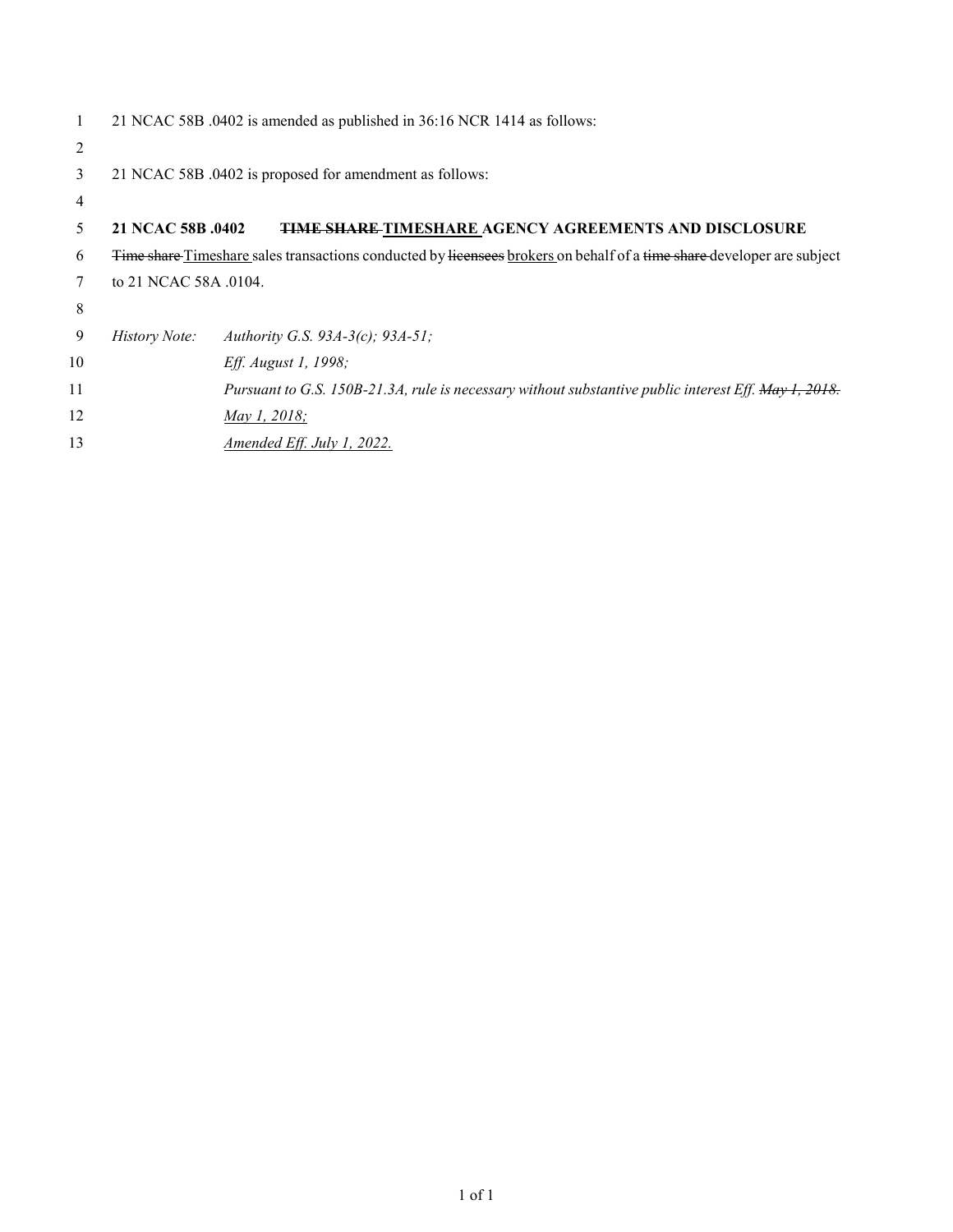| 1 21 NCAC 58B .0501 is amended with changes as published in 36:16 NCR 1414 as follows: |
|----------------------------------------------------------------------------------------|
|                                                                                        |

#### **SECTION .0500 – HANDLING AND ACCOUNTING OF FUNDS**

### **21 NCAC 58B .0501 TIME SHARE TIMESHARE TRUST FUNDS**

6 (a) Except as otherwise permitted by G.S.  $93A-45(e)$ ,  $93A-45(d)$ , all monies received by a time share 7 developer or a time share timeshare salesperson in connection with a time share timeshare sales transaction shall be 8 deposited into a trust or escrow account not later than three banking days immediately following receipt and shall 9 remain in such account for ten days from the date of sale or until cancellation by the purchaser, whichever first occurs. 10 (b) All monies received  $\frac{b}{a}$  person licensed as a broker in connection with a time share timeshare transaction shall 11 be delivered immediately to his or her project the program broker. (c) When a time share purchaser timely cancels his or her time share purchase, the developer shall refund to the 13 purchaser all monies paid by the purchaser in connection with the purchase. The refund shall be made no later than 14 30 days following the date of execution of the contract. Amounts paid by the purchaser with a bankcard or a credit 15 eard shall be refunded by a cash payment or by issuing a credit voucher to the purchaser within the 30-day period. (d) Every project broker shall obtain and keep a written representation from the developer as to whether or not lien- free or lien-subordinated time share instruments can be recorded within 45 days of the purchaser's execution of the 18 time share purchase agreement. When a lien-free or lien-subordinated instrument cannot be recorded within said time period, on the business day following the expiration of the ten day time share payment escrow period, a project broker 20 shall transfer from his or her trust account all purchase deposit funds or other payments received from a purchaser who has not cancelled his or her purchase agreement, to the independent escrow agent in a check made payable to the independent escrow agent. Alternatively, the check may be made payable to the developer with a restrictive

23 endorsement placed on the back of the check providing "For deposit to the account of the independent escrow agent

for the (name of time share project) only."

| 26 | <i>History Note:</i> | Authority G.S. <b>93A 42(c)</b> ; 93A-45; 93A-51;                                                    |
|----|----------------------|------------------------------------------------------------------------------------------------------|
| 27 |                      | Eff. September 1, 1984;                                                                              |
| 28 |                      | Amended Eff. April 1, 2006; October 1, 2000; February 1, 1989; July 1, 1988; February 1, 1988;       |
| 29 |                      | Pursuant to G.S. 150B-21.3A, rule is necessary without substantive public interest Eff. May 1, 2018. |
| 30 |                      | May 1, 2018;                                                                                         |
| 31 |                      | Amended Eff. July 1, 2022.                                                                           |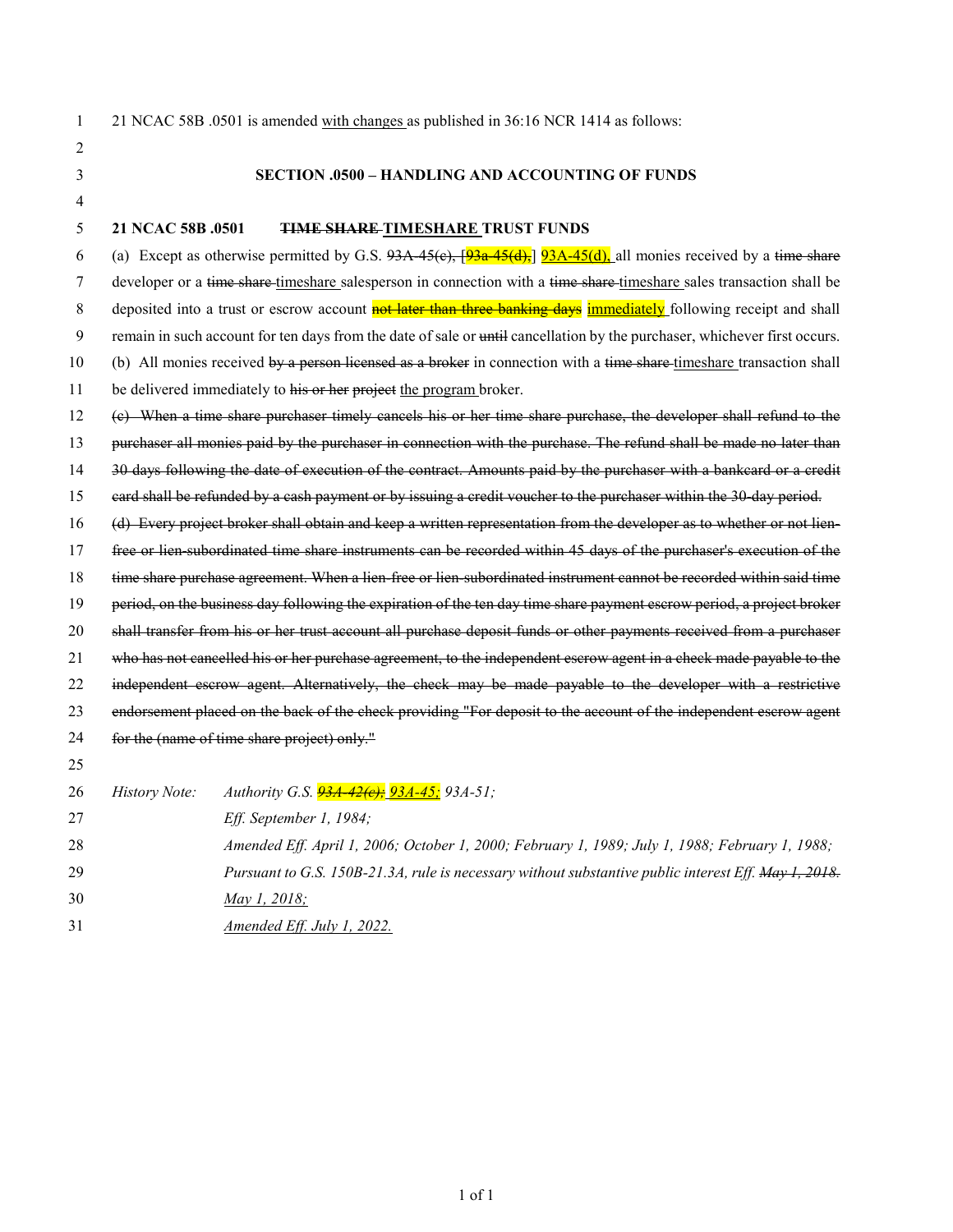| $\mathbf{1}$ |                   | 21 NCAC 58B .0601 is amended with changes as published in 36:16 NCR 1414 as follows:                                  |
|--------------|-------------------|-----------------------------------------------------------------------------------------------------------------------|
| 2            |                   |                                                                                                                       |
| 3            |                   | SECTION .0600 - PROJECT-PROGRAM BROKER                                                                                |
| 4            |                   |                                                                                                                       |
| 5            | 21 NCAC 58B .0601 | DESIGNATION OF PROJECT-PROGRAM BROKER                                                                                 |
| 6            |                   | The developer of a registered timeshare project shall designate for each project subject to the developer's control a |
| 7            |                   | project broker by filing with the Commission an affidavit on the form prescribed. The developer may from time to      |
| 8            |                   | time change the designated project broker by filing a new designation form with the Commission within 10 days         |
| 9            |                   | following the change. A broker licensed under the provisions of Section .1800 of Subchapter 58A shall not be          |
| 10           |                   | designated as a project broker. Provisional brokers shall not be designated as a project broker.                      |
| 11           |                   | (a) The developer shall designate a program broker for each registered timeshare program. The developer shall file    |
| 12           |                   | with the Commission an Affidavit of Timeshare Program Broker available [of ] on the Commission's website and shall    |
| 13           |                   | set forth the timeshare program's:                                                                                    |
| 14           | (1)               | name and registration number;                                                                                         |
| 15           | (2)               | program broker's name, business and email address, real estate license number, telephone number,                      |
| 16           |                   | and notarized signature.                                                                                              |
| 17           |                   | (b) [A developer seeking to designate a new program broker may submit an Affidavit of Timeshare Program Broker        |
| 18           |                   | pursuant to Paragraph (a) of this Rule. The developer must file the Affidavit of Timeshare Program Broker within 10   |
| 19           |                   | days of the change.] The developer shall file with the Commission a new Affidavit of Timeshare Program Broker         |
| 20           |                   | within 10 days of any change in the program broker.                                                                   |
| 21           |                   | (c) Brokers licensed pursuant to Section .1800 of Subchapter 58A and provisional brokers as defined in G.S. 93A-      |
| 22           |                   | $4(a1)$ shall not be designated as a program broker.                                                                  |
| 23           | History Note:     | Authority G.S. <b>93A-41(7a)</b> ; 93A-9; 93A-41(24); 93A-51; 93A-58(e); 93A-9; 93A-58(d);                            |
| 24           |                   | Eff. February 1, 1998;                                                                                                |
| 25           |                   | Amended Eff. April 1, 2006; July 1, 2004;                                                                             |
| 26           |                   | Pursuant to G.S. 150B-21.3A, rule is necessary without substantive public interest Eff. May 1, 2018.                  |
| 27           |                   | May 1, 2018;                                                                                                          |
| 28           |                   | Amended Eff. July 1 2022.                                                                                             |
| 29           |                   |                                                                                                                       |
| 30           |                   |                                                                                                                       |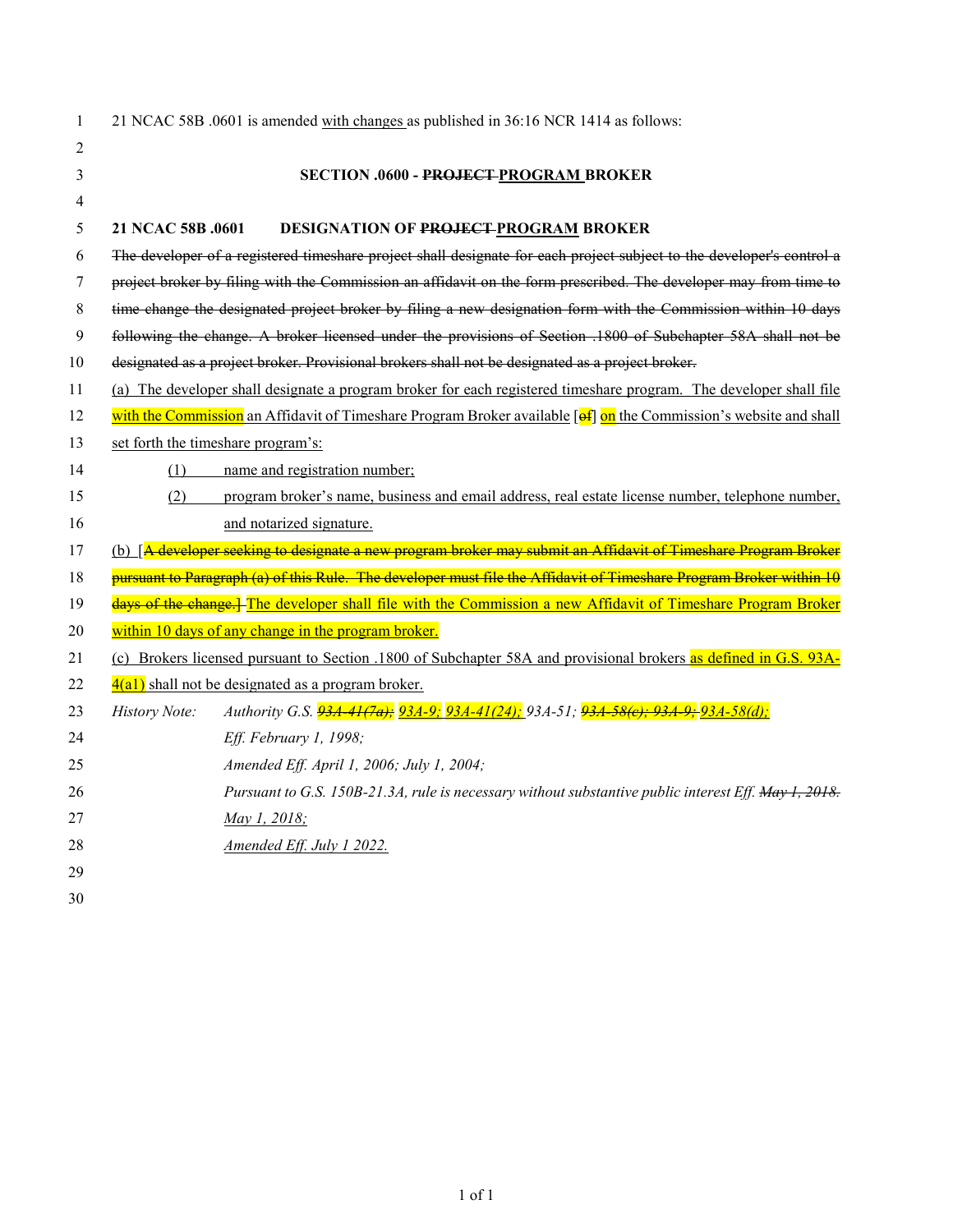21 NCAC 58B .0602 is amended with changes as published in 36:16 NCR 1414 as follows:

| 2  |                                |                                                                                                                            |
|----|--------------------------------|----------------------------------------------------------------------------------------------------------------------------|
| 3  | 21 NCAC 58B .0602              | DUTIES OF THE PROJECT PROGRAM BROKER                                                                                       |
| 4  |                                | (a) The broker designated by the developer of a time share project to be project broker shall assume responsibility        |
| 5  | for: The program broker shall: |                                                                                                                            |
| 6  | (1)                            | The display of the time share project certificate the timeshare program registration certificate and                       |
| 7  |                                | the license certificates of the real estate brokers associated with or engaged on behalf of the                            |
| 8  |                                | developer at the project;                                                                                                  |
| 9  | (2)                            | The determination of whether each licensee employed has complied with Rules .0503 and .0506 of                             |
| 10 |                                | Subchapter 58A; ensure that each broker affiliated with the program has complied with Rules .0503                          |
| 11 |                                | and .0504 of this Subchapter;                                                                                              |
| 12 | (3)                            | The notification to the commission of any change in the identity or address of the project or in the                       |
| 13 |                                | identity or address of the developer or marketing or managing entities at the project; notify the                          |
| 14 |                                | Commission of any change in the developer or material change pursuant to Rule .0104(b) of this                             |
| 15 |                                | Subchapter;                                                                                                                |
| 16 | (4)                            | The deposit and maintenance of time share purchase or rental monies in a trust or escrow account                           |
| 17 |                                | until proper disbursement is made; and deposit and maintain the trust or escrow account of the                             |
| 18 |                                | timeshare program and the records pertaining thereto;                                                                      |
| 19 | (5)                            | The proper maintenance of accurate retain and maintain the timeshare program's records at the                              |
| 20 |                                | project including all records relating to the handling of trust monies at the project, records relating                    |
| 21 |                                | to time share sales and rental transactions and the project registration and renewal. pursuant to Rule                     |
| 22 |                                | .0401 of this Subchapter.                                                                                                  |
| 23 |                                | (b) The project program broker shall review all contracts, public offering statements and other documents distributed      |
| 24 |                                | to the timeshare program's purchasers of time shares at the project to ensure that the documents comport with the          |
| 25 |                                | requirements of the Time Share Act Article 4 of Chapter 93 of the North Carolina Statutes and the rules adopted by         |
| 26 |                                | the commission, Commission, and to ensure that true and accurate documents have been given to the purchasers.              |
| 27 |                                | (e) The project broker shall not permit time share sales to be conducted by any person not licensed as a broker and        |
| 28 |                                | shall not delegate or assign his or her supervisory responsibilities to any other person, nor accept control of his or her |
| 29 |                                | supervisory responsibilities by any other person.                                                                          |
| 30 |                                | (d)(c) The project program broker shall notify the commission Commission in writing of any change in his or her            |
| 31 |                                | status as project broker within ten days following the change. program broker within 10 days.                              |
| 32 |                                |                                                                                                                            |
| 33 | History Note:                  | Authority G.S. 93A-51; 93A-58(c);                                                                                          |
| 34 |                                | Eff. February 1, 1988;                                                                                                     |
| 35 |                                | Amended Eff. April 1, 2006; October 1, 2000; February 1, 1989;                                                             |
| 36 |                                | Pursuant to G.S. 150B-21.3A, rule is necessary without substantive public interest Eff. May 1, 2018.                       |
| 37 |                                | May 1, 2018;                                                                                                               |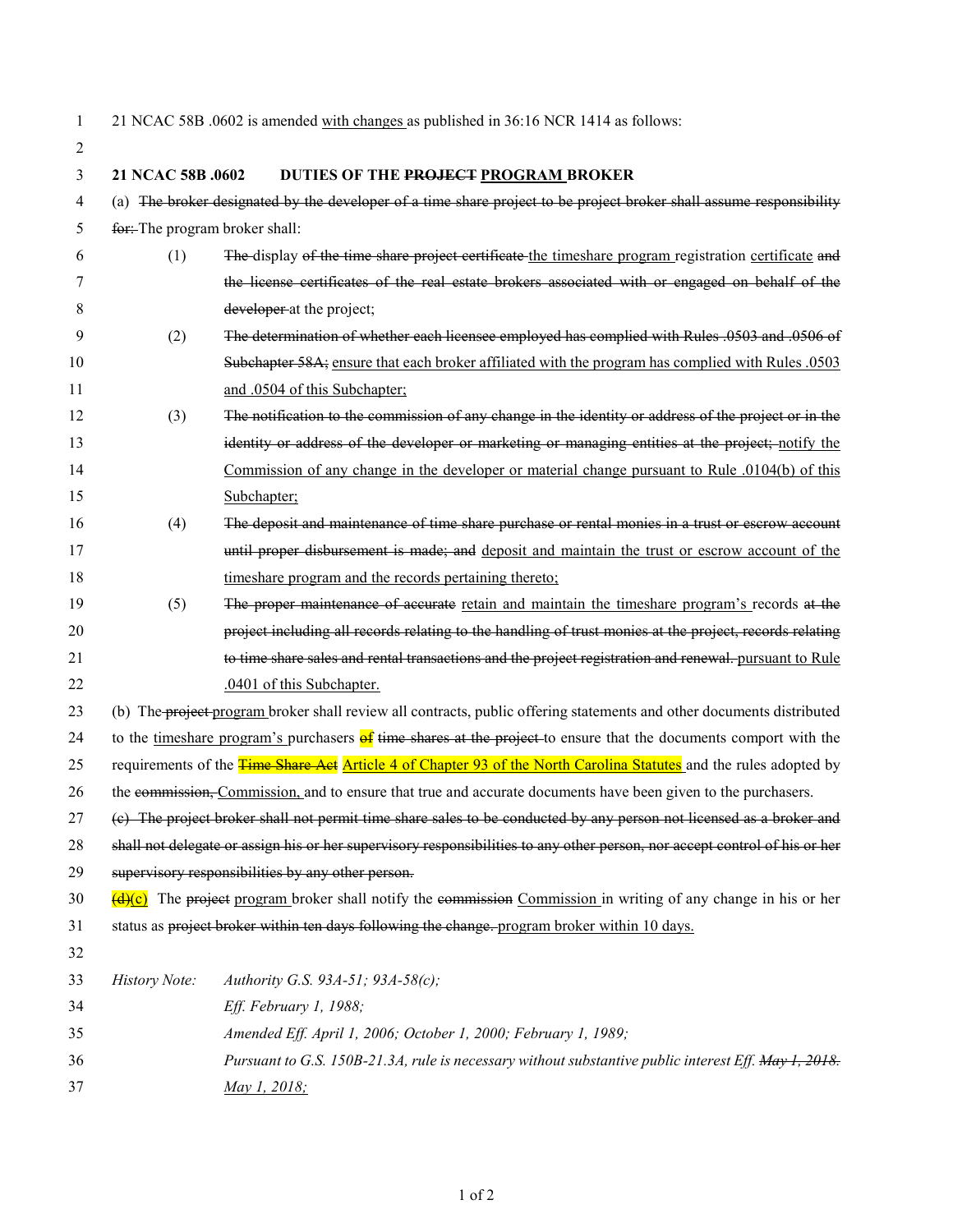*Amended Eff. July 1, 2022.*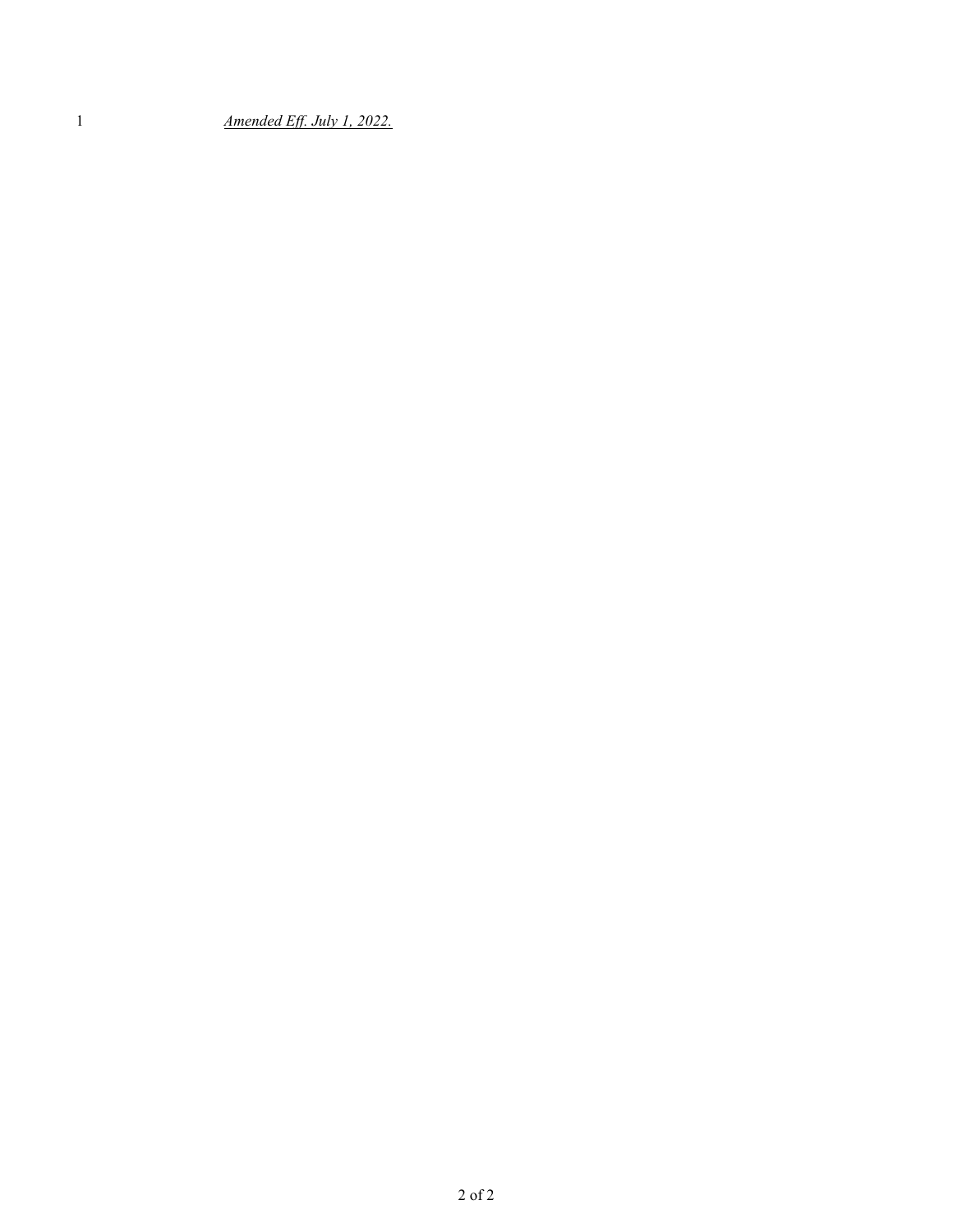21 NCAC 58H .0210 is amended with changes as published in 36:16 NCR 1415 as follows:

| 3              | 21 NCAC 58H .0210 | LIMITATATION, DENIAL, WITHDRAWAL,<br>OR<br><b>TERMINATION</b><br>OF                                                |
|----------------|-------------------|--------------------------------------------------------------------------------------------------------------------|
| $\overline{4}$ |                   | <b>EDUCATION PROVIDER CERTIFICATION</b>                                                                            |
| 5              |                   | (a) The Commission may limit, deny deny, or withdraw certification of an education provider or suspend, revoke, or |
| 6              |                   | deny renewal of the certification of an education provider upon finding that an education provider:                |
| 7              | (1)               | was found by a court or government agency of competent jurisdiction to have violated any state or                  |
| 8              |                   | federal law;                                                                                                       |
| 9              | (2)               | made any false statements or presented any false, incomplete, or incorrect information in connection               |
| 10             |                   | with an application;                                                                                               |
| 11             | (3)               | failed to provide or provided false, incomplete, or incorrect information in connection with any                   |
| 12             |                   | report the education provider is required to submit to the Commission;                                             |
| 13             | (4)               | presented to its students or prospective students false or misleading information relating to its                  |
| 14             |                   | instructional program, to the instructional programs of other institutions, or related to employment               |
| 15             |                   | opportunities;                                                                                                     |
| 16             | (5)               | collected money from students but refused or failed to provide the promised instruction;                           |
| 17             | (6)               | failed to submit the per student fee as required by G.S. 93A-4(a2) or 93A-38.5(e).                                 |
| 18             | (7)               | refused at any time to permit authorized representatives of the Commission to inspect the education                |
| 19             |                   | provider's facilities or audit its courses;                                                                        |
| 20             | (8)               | or education director violated the rules of this Subchapter or was disciplined by the Commission                   |
| 21             |                   | under G.S. 93A-6;                                                                                                  |
| 22             | (9)               | obtained or used, or attempted to obtain or use, in any manner or form, North Carolina real estate                 |
| 23             |                   | license examination questions;                                                                                     |
| 24             | (10)              | failed to provide to the <b>Commission</b> Commission, within 30 days of the Commission's request                  |
| 25             |                   | during an investigation or application process, a written plan describing the changes the education                |
| 26             |                   | provider made or intends to make in its instructional program including instructors, course materials,             |
| 27             |                   | methods of student evaluation, and completion standards to improve the performance of the                          |
| 28             |                   | education provider's students on the license <b>examination within 30 days of the Commission's request</b>         |
| 29             |                   | during an investigation or application process; examination;                                                       |
| 30             | (11)              | provided the Commission a fee that was dishonored by a bank or returned for insufficient funds;                    |
| 31             | (12)              | Certificate of Authority was revoked, subject to a revenue suspension, or subject to administrative                |
| 32             |                   | dissolution by the NC Secretary of State; has had its Certificate of Authority revoked by the NC                   |
| 33             |                   | Secretary of State pursuant to G.S. 55-15-30;                                                                      |
| 34             | (13)              | has been subject to a revenue suspension or suspended by the NC Secretary of State pursuant to G.S.                |
| 35             |                   | $105 - 230;$                                                                                                       |
| 36             | (14)              | has been administratively dissolved by the NC Secretary of State pursuant to G.S. 57D-6-06;                        |
| 37             |                   | $\frac{(13)(15)}{(13)(15)}$ failed to utilize course materials pursuant to Rule .0205 of this Section;             |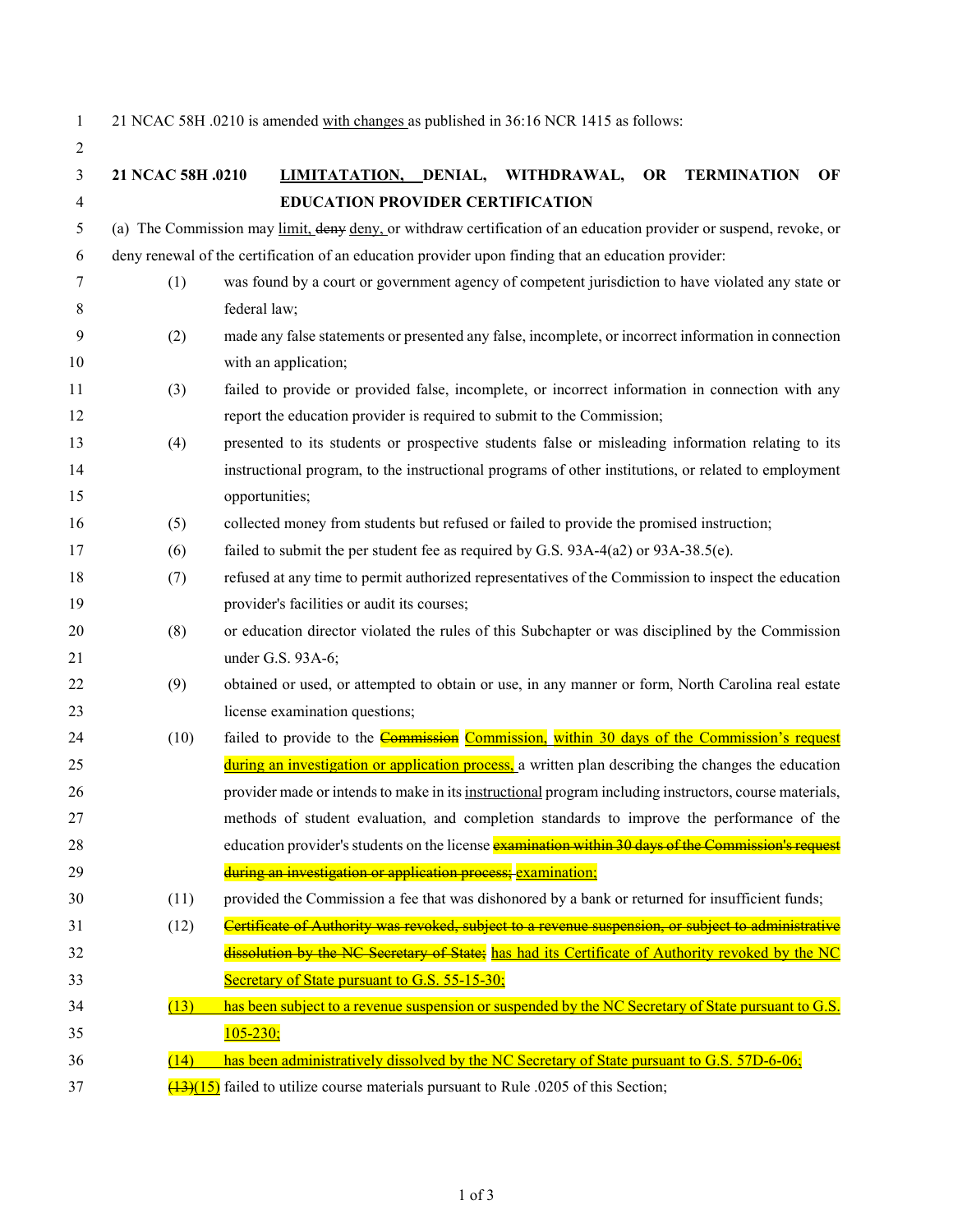| 1  | failed to submit reports pursuant to Rule .0207 of this Section;<br>$\frac{(14)(16)}{2}$                                                |
|----|-----------------------------------------------------------------------------------------------------------------------------------------|
| 2  | $\frac{(15)(17)}{2}$<br>provided false, incomplete, or misleading information relating to real estate licensing,                        |
| 3  | education matters, or the broker's education needs or license status;                                                                   |
| 4  | discriminated in its admissions policy or practice against any person on the basis of age,<br>(16)(18)                                  |
| 5  | sex, race, color, national origin, familial status, handicap status, or religion; or                                                    |
| 6  | $\frac{(17)(19)}{2}$<br>refused or failed to comply with the provisions of this Subchapter.                                             |
| 7  | (b) A broker shall be subject to discipline pursuant to G.S. 93A-6 if the broker engages in dishonest, fraudulent, or                   |
| 8  | improper conduct in connection with the operations of an education provider if that broker:                                             |
| 9  | (1)<br>has an ownership interest in the education provider;                                                                             |
| 10 | is the education director; or<br>(2)                                                                                                    |
| 11 | (3)<br>is an instructor for an education provider.                                                                                      |
| 12 | (c) The Commission shall withdraw an education provider's certification when its If an education provider's annual                      |
| 13 | License Examination Performance Record fails to exceed 40 percent in each of the previous two license years.                            |
| 14 | Following withdrawal, the education provider shall be ineligible to apply for certification for a period of one year.                   |
| 15 | years and the education provider was certified by the Commission during the entire two years, the Commission shall                      |
| 16 | limit the education provider's certification such that the education provider shall not offer prelicensing or postlicensing             |
| 17 | [ <mark>eourses for a period of one year effective July 1 of the following license year. At the expiration of the one year</mark>       |
| 18 | eertification limitation, the limitation shall be removed from the education provider's certification if the education                  |
| 19 | provider completes the following during the year in which the certification was limited: courses. Said limitation shall                 |
| 20 | be effective July $1st$ of the calendar year following the Commission's determination.                                                  |
| 21 | The education provider shall be eligible to have the limitation removed one year after the limitation is imposed                        |
| 22 | provided that the education provider has:                                                                                               |
| 23 | (1)<br>provided a written plan describing the changes the education provider has made or intends to make                                |
| 24 | in its instructional program to improve the performance of the students on the license examination;                                     |
| 25 | <b>Example 1</b> also enterpresent consulted with a designated Commission staff member to review the written plan<br>(2)                |
| 26 | and needs for improvement; and                                                                                                          |
| 27 | (3)<br>employed an instructor with no limitations to teach prelicensing and postlicensing courses.                                      |
| 28 | (d) [An education provider whose certification has been limited that fails to complete the requirements to remove its                   |
| 29 |                                                                                                                                         |
|    | limitations under Paragraph (e) of this Rule may renew its certification but shall not offer prelicensing or postlicensing              |
| 30 | courses until the requirements to remove the limitations on its certification are completed. A limited education                        |
| 31 | provider is eligible to renew its certification; however, a renewal shall not remove the limitations provided under                     |
| 32 | Paragraph (c) of this Rule.                                                                                                             |
| 33 | $\left(\frac{d}{e}\right)$ When ownership of a certified education provider is transferred and the education provider ceases to operate |
| 34 | as the certified entity, the certification is not transferable and shall terminate on the effective date of the transfer. All           |
| 35 | courses shall be completed by the effective date of the transfer. The transferring owner shall report course                            |
| 36 | completion(s) to the Commission. The new entity shall obtain an original certification for each location where the                      |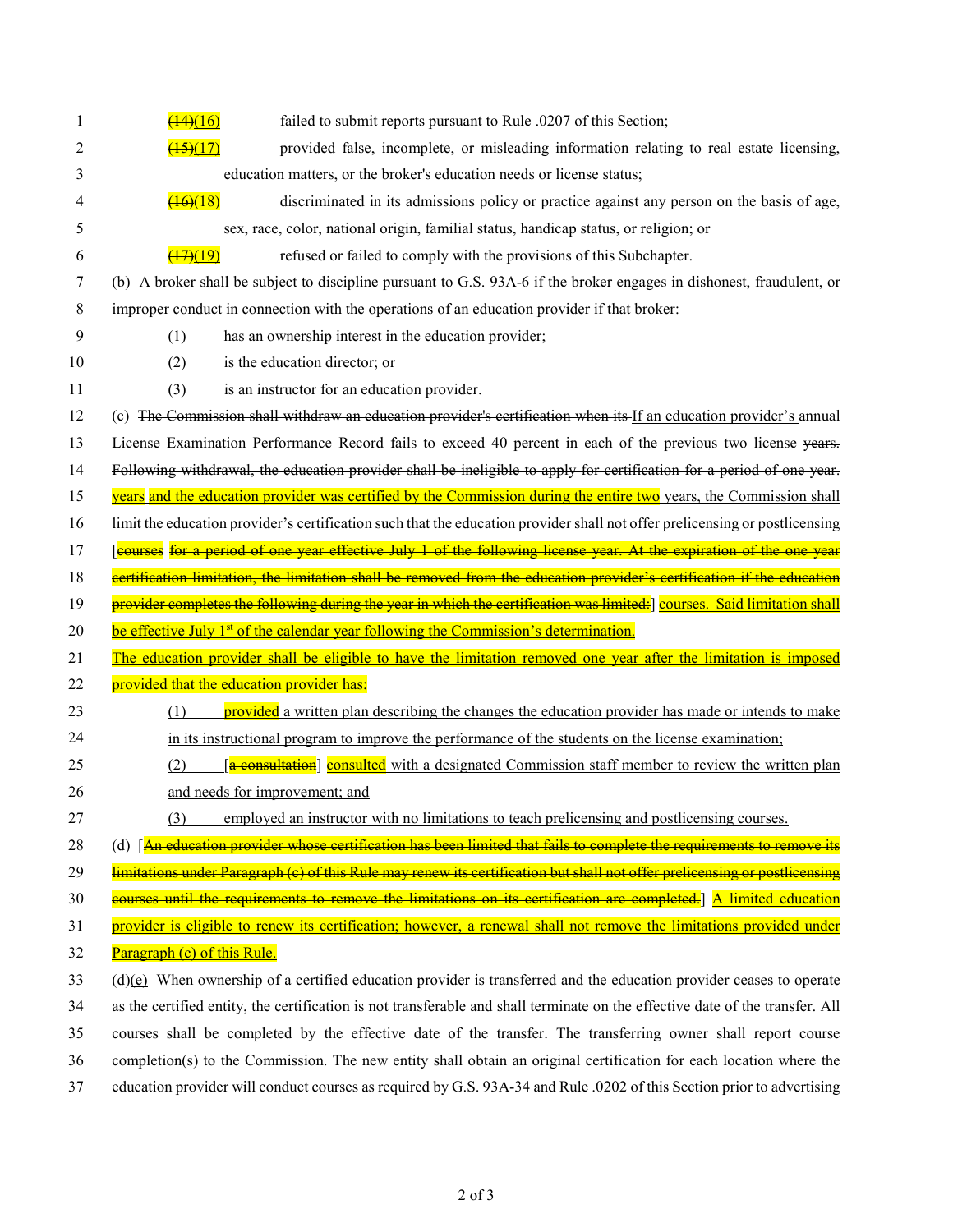| courses, registering students, accepting tuition, conducting courses, or otherwise engaging in any education provider |  |  |  |
|-----------------------------------------------------------------------------------------------------------------------|--|--|--|
|                                                                                                                       |  |  |  |

| 2 | operations.          |                                                        |
|---|----------------------|--------------------------------------------------------|
| 3 |                      |                                                        |
| 4 | <i>History Note:</i> | Authority G.S. 93A-4(d); 93A-34(c); 93A-35(c); 93A-38; |
| 5 |                      | <i>Eff. July 1, 2017;</i>                              |
| 6 |                      | Amended Eff. July 1, 2022; July 1, 2021; July 1, 2020. |
| 7 |                      |                                                        |
| 8 |                      |                                                        |
|   |                      |                                                        |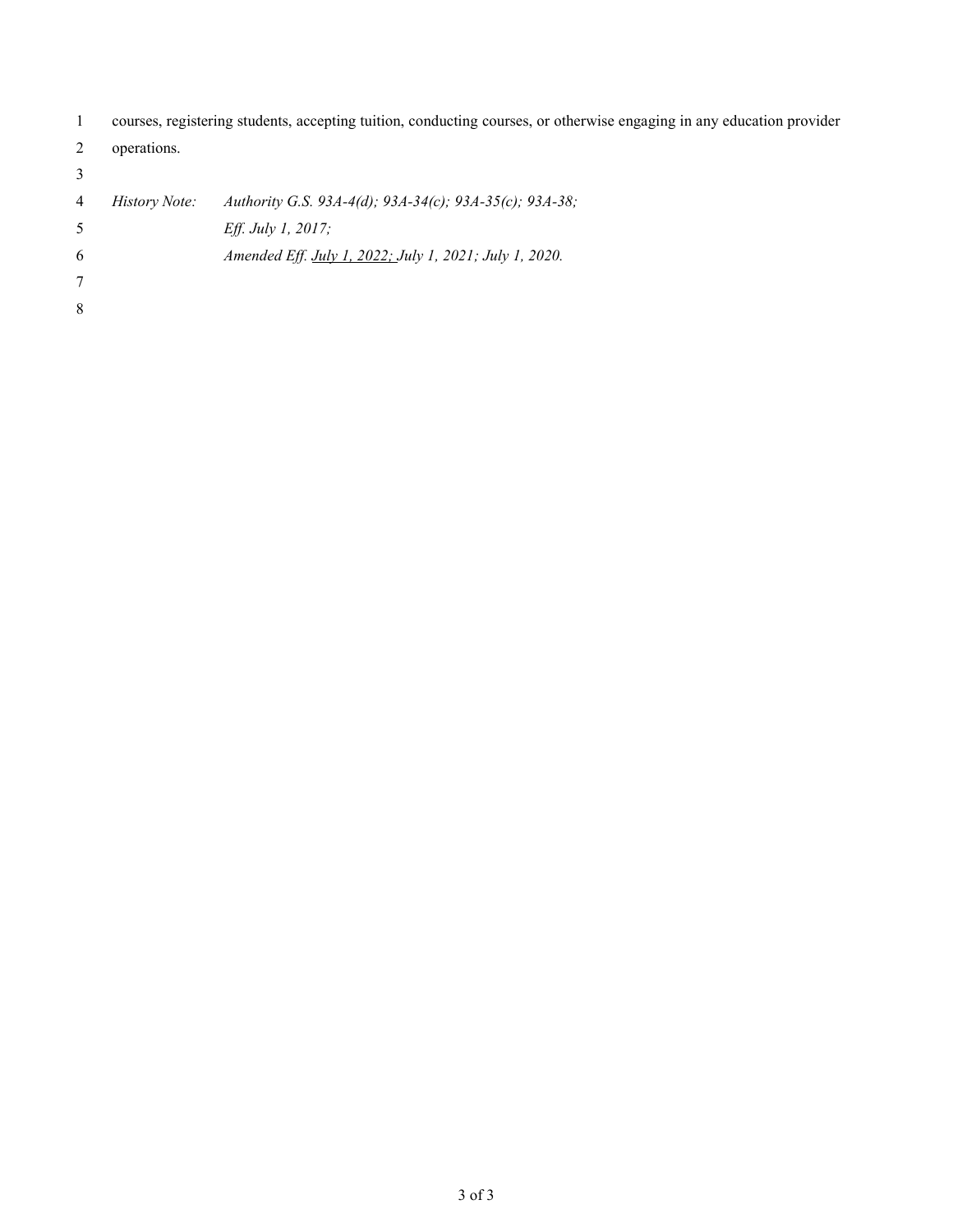21 NCAC 58H .0303 is amended with changes as published in 36:16 NCAC 1416 as follows: **21 NCAC 58H .0303 DENIAL OR LIMITATION, DENIAL, OR WITHDRAWAL OF INSTRUCTOR APPROVAL** 5 (a) The Commission may deny or limit, deny, or withdraw approval of any instructor applicant or approved instructor upon finding that the instructor or instructor applicant: (1) has failed to meet the criteria for approval described in Rule .0302 of this Section or the criteria for renewal of approval described in Rule .0306 of this Section at the time of application or at any time during an approval period; (2) made any false statements or presented any false, incomplete, or incorrect information in connection with an application for approval or renewal of approval or any report that is required to be submitted 12 to the Commission: (3) has failed to submit to the Commission any report, course examination, or video recording required 14 by these Rules; (4) has failed to demonstrate the ability to teach a Prelicensing, Postlicensing, or Update couse course in a manner consistent with the course materials; 17 (5) taught a Prelicensing course and failed to provide to the Commission Commission, within 30 days **of the Commission's request during an investigation or application process**, a written plan describing the changes the instructor has made or intends to make in his or her instructional program to improve 20 the performance of the instructor's students on the license examination within 30 days of the **Commission's request during an investigation or application process; examination;**  (6) has been convicted of, pleaded guilty to, or pleaded no contest to, a misdemeanor or felony violation of state or federal law by a court of competent jurisdiction; (7) has been found by a court or government agency of competent jurisdiction to have violated any state or federal regulation prohibiting discrimination; (8) has obtained, used, or attempted to obtain or use, in any manner or form, North Carolina real estate 27 license examination questions; questions except that the instructor or instructor applicant may sit *Comment of their own initial examination for licensure;*  (9) has failed to take steps to protect the security of end-of-course examinations; (10) failed to take any corrective action set out in the plan described in Subparagraph (a)(5) of this Rule or as otherwise requested by the Commission; (11) engaged in any other improper, fraudulent, or dishonest conduct; (12) failed to utilize course materials pursuant to Rule .0205 of this Subchapter; (13) has taught or conducted a course in any manner that discriminated against any person on the basis of age, sex, race, color, national origin, familial status, handicap status, or religion; or (14) failed to comply with any other provisions of this Subchapter.